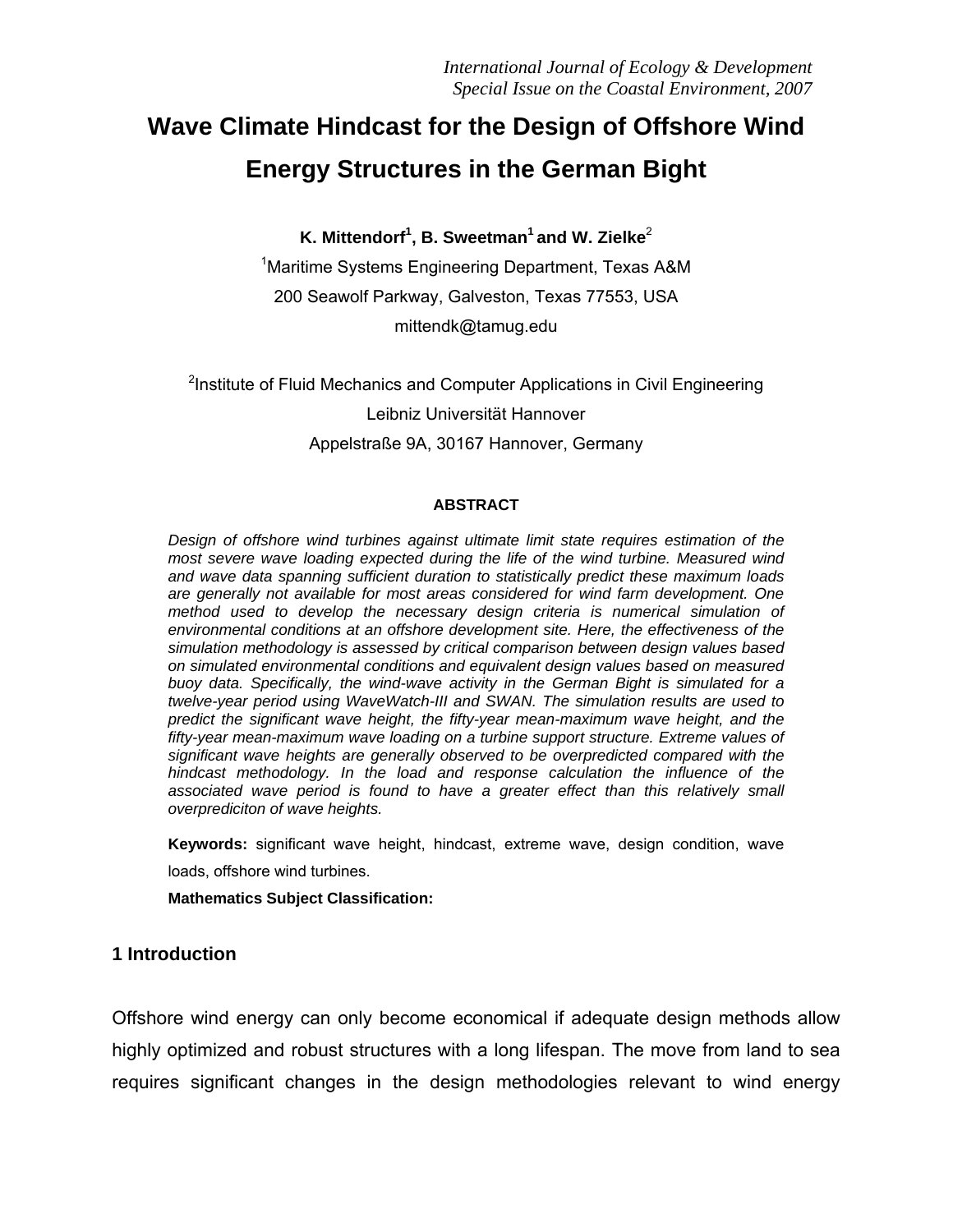converters. The new methodologies must rationally account for not only the complex wind loading environment, but also the equally complex wave loading. A reliable and optimized design process for an offshore wind energy converter (OWEC) requires detailed knowledge of the wave environment over the lifetime of the structure. This detailed knowledge must include both determination of extreme events and characterization of the normal operating conditions.

Measured wave data, if available, are often sparse for the specific locations necessary for effective offshore wind farm planning. One alternative is to estimate wave conditions by application of physical principles for wave generation and decay (World Meteorological Organization, 1988) in conjunction with wind information from measurements and/or meteorological models. Numerical models like SWAN or WAM are design tools conventionally used in this wave-simulation process.

Here, the typical wave simulation process is tested against measured wave data. A numerical hindcast based on measured wind records covering the twelve-year period from 1989 to 2000 and has been performed for the German Bight. The analysis includes a non-stationary simulation using phase averaging wave models WaveWatch-III (Tolman, 1999) and SWAN (Holthuijsen, 2000). Wavewatch is used on a relatively course gird to generate far-field wave conditions which become boundary conditions for a local SWAN model on a much finer grid. The regional SWAN model is forced by initial conditions from the global scale WaveWatch-III model. Those global models ensure optimal turnaround times, but may not be suitable for capturing the physics of the shallow water environment. Thus, nesting of WaveWatch-III results enables more accurate predictions for shallow water depths. Results have been statistically analyzed with regard to operational and extreme conditions. An overview of the numerical coupling procedure is illustrated in Figure 1.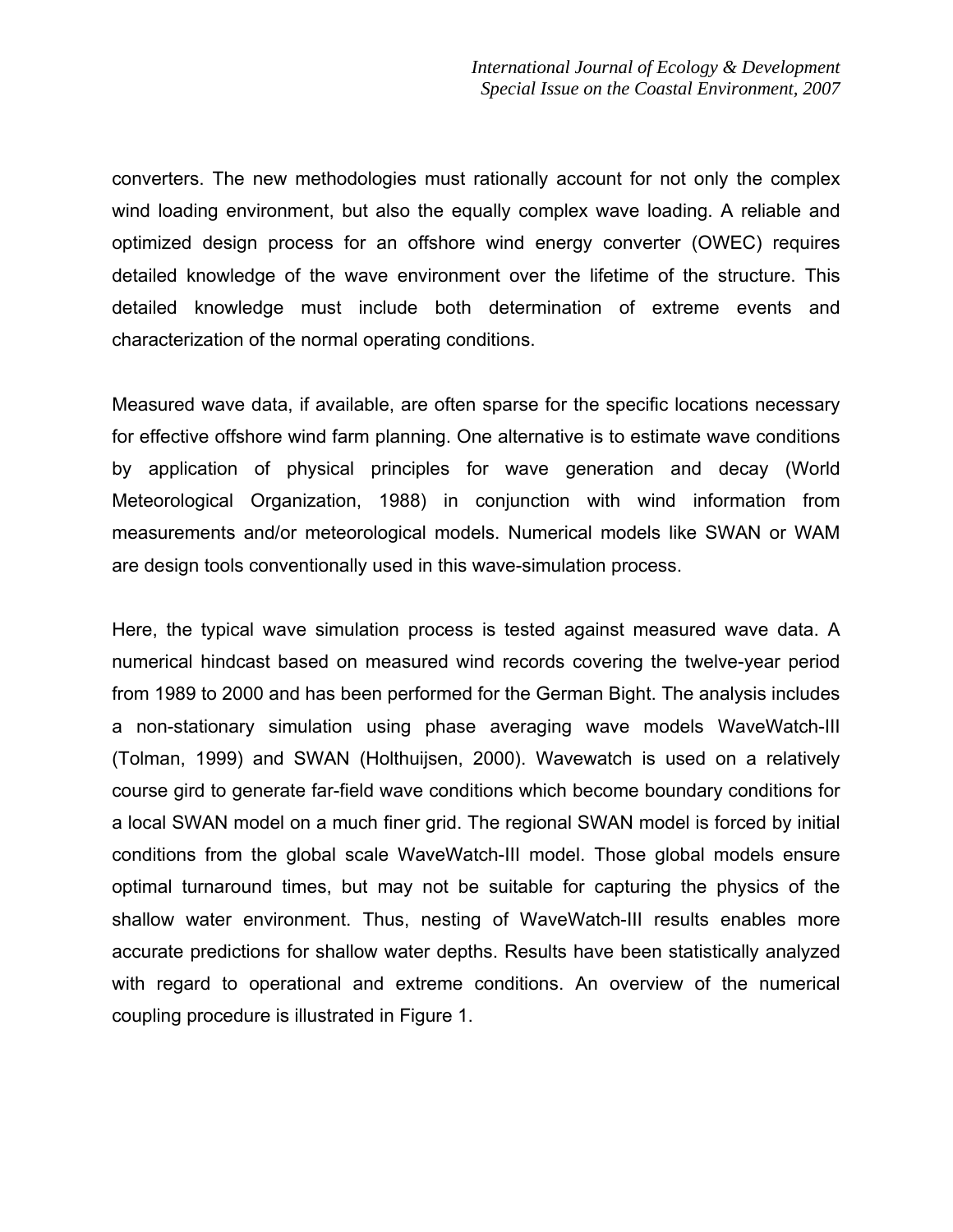# **2 Model of the European Shelf**

Ocean waves are a combination of swell generated by winds far from the field site and locally generated wind-driven waves. A compromise between accuracy and model dimension has to be found for each sea state simulation. Some geographic areas, such as the European Continental Shelf, have relatively little swell traveling into the region. For such areas, large models can be assumed to be closed because the influence of swell is negligible compared with that of locally wind-driven waves.

The model of the European Shelf (Figure 2) complies with these requirements. The computational grid has a resolution of 51 times 44 nodes and covers the region from 12°W to 13°E ( $\Delta x$ =0.5° or about 32km) and from 48°N to 62°N ( $\Delta y$ =0.3° or about 33km at 50°). The WaveWatch-III code was used to simulate the sea state in the Shelf model. The hindcast wind fields driving the model are from the synoptic PRISMA model (interpolation model for measured wind data) of the Max Planck Institute for Meteorology (Luthardt, 1987). The computational time step for the model run was 15 minutes and wind fields were updated every 3 hours. PRISMA wind fields are based on observations from ships and from measurement stations close to the coast.

# **3 Model of the German Bight**

Near-shore areas typically proposed for wind-farm development are often influenced by finite-depth effects including bottom friction, shoaling, refraction, depth-induced wave breaking, and wave-wave interaction. These important near-shore effects have been included in the numerical SWAN model of the German Bight.

The SWAN model requires use of a computational grid that is much finer than that of WaveWatch-III. The model covers the area between 5.9° E to 9.2° E and 53.2° N to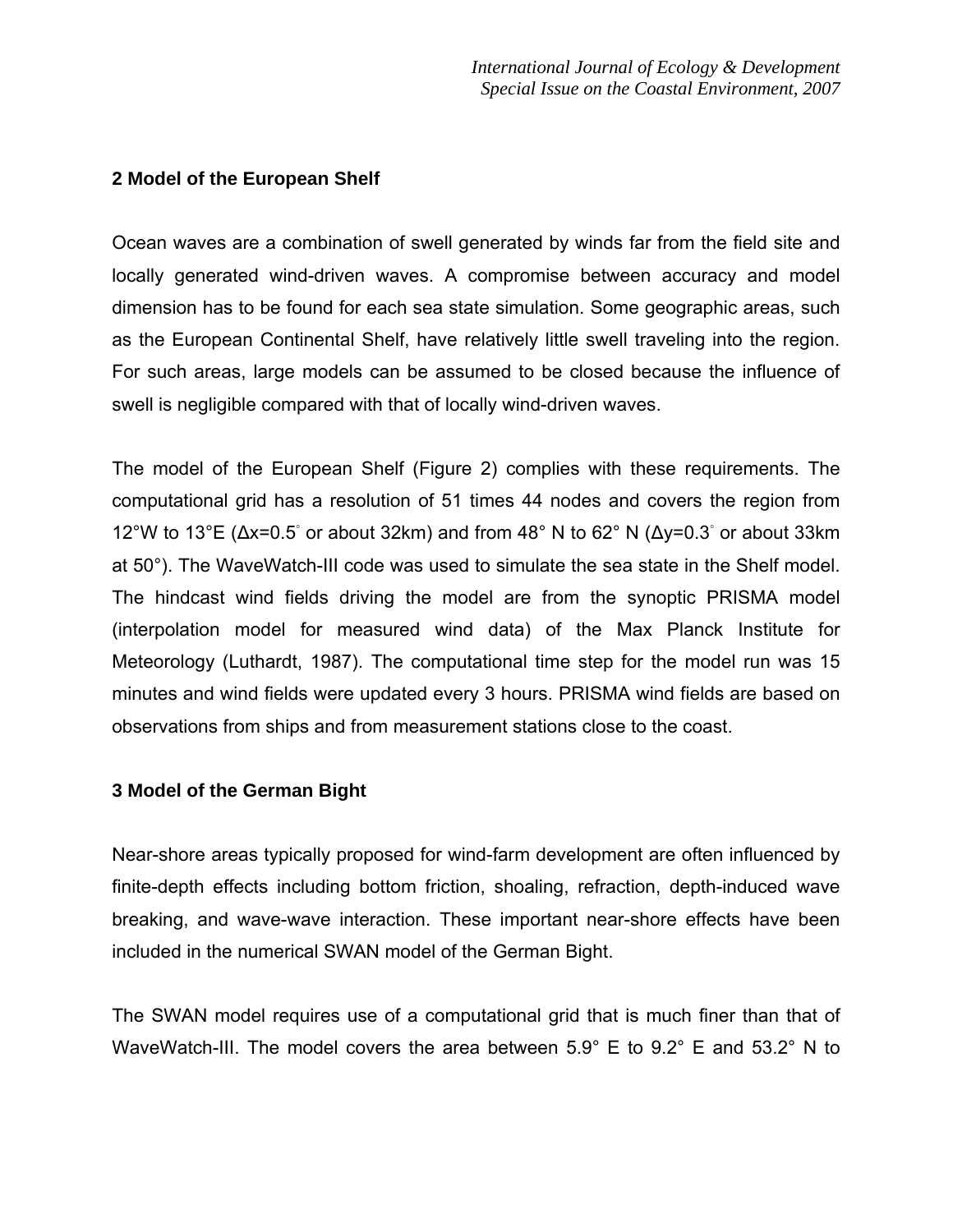55.5° N with a resolution of 200 times 200 nodes or about 1 km square grid (Figure 3). The input winds are also those from the PRISMA model. On the open boundaries, spectra simulated using WaveWatch-III have been used. The nesting is illustrated in Figure 4. To validate the model of the German Bight, the computed wave parameters have been also compared with buoy measurements.

# **4. Comparison of Simulated and Measured Significant Wave Heights**

# **4.1 Measured Field Data**

Extensive measurements taken at the North Sea Buoy II are used for comparison with the two hindcast models presented. This data was collected in the German Bight as part of the "Bundesamt für Seeschiffahrt und Hydrographie (BSH)" (Mittendorf, K. and Zielke, W., 2004). The buoy is located in 42 m deep water at the location shown in Figure 3. Data was collected over the period from August 1993 to February 2005 with only small gaps in the observational data. Each field data point (significant wave height,  $H_s$  and peak period  $T_p$ ) is assumed to represent a stationary process for a 3-hour duration, which implies a total of 2920 sea state observations per year. Every three hours, one 20-minute sample of the water surface elevation has been taken which is used to calculate the wave spectrum and to estimate  $H_s$  and  $T_p$ .

Numerical hindcasting has been performed using each of the two models, Wavewatch and SWAN, covering the years 1989 to 2000. Consistent with the field data, each significant wave height resulting from a hindcast prediction is assumed to represent a 3 hour stationary process.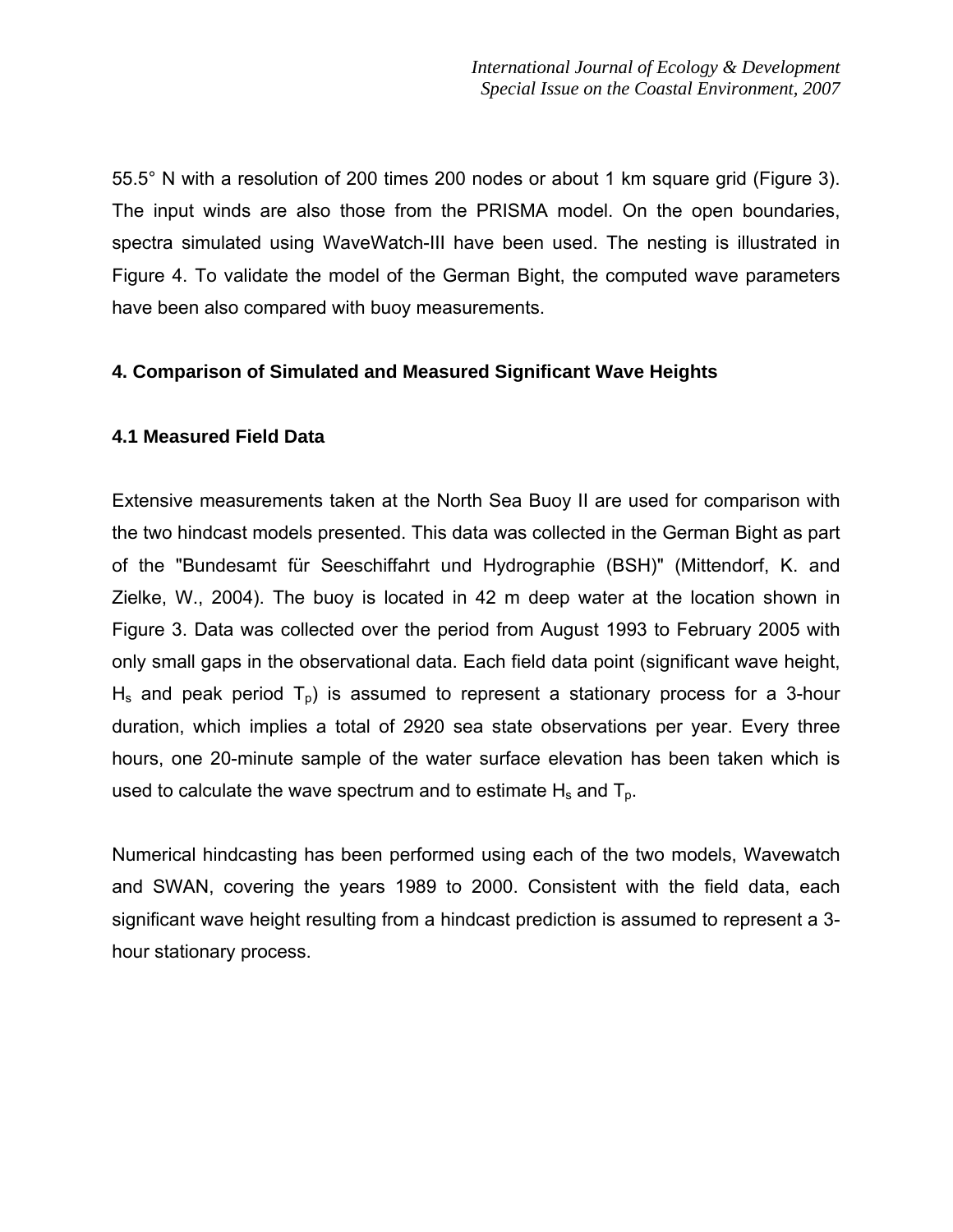# **4.1 Methodology**

First, differences between model predictions and field measurements of significant wave heights are investigated. Significant wave heights, H<sub>s</sub>, are divided into constant classes of  $ΔH_s = 1.0m$ , starting with class 1 from 0.5m to 1.5m. The number of occurrences of 3hour sea states having significant wave heights within each bin are counted. The bins are then normalized by the total number of observations such that the histogram can be treated as a probability distribution.

After this broad comparison between predicted and observed significant wave heights, the implications of these predictions in terms of likelihood of extreme wave heights and loading on a wind-turbine support structure are investigated in Sections 5 and 6, respectively.

# **4.2 Results: North Sea Buoy II**

In general, a good agreement between the time history of modeled and measured significant wave heights,  $H_s$  has been observed for the location of the North Sea Buoy II (NSB-II). Figures 5 and 6 compare the time histories of significant wave height as a function of time for the years 1997 and 2000, and present the probabilistic cumulative density functions (CDF's) of significant wave height.

Comparison of the CDF's shows reasonably good agreement for relatively large values of H<sub>s</sub>, which are the values of interest for practical engineering considerations such as maximum load. The CDF's also show that significant wave heights in the medium range  $(1.5m \leq H_s \leq 4.5m)$  have been systematically underestimated and that the occurrence of lower significant wave heights ( $H_s$  < 1.5m) have been overestimated.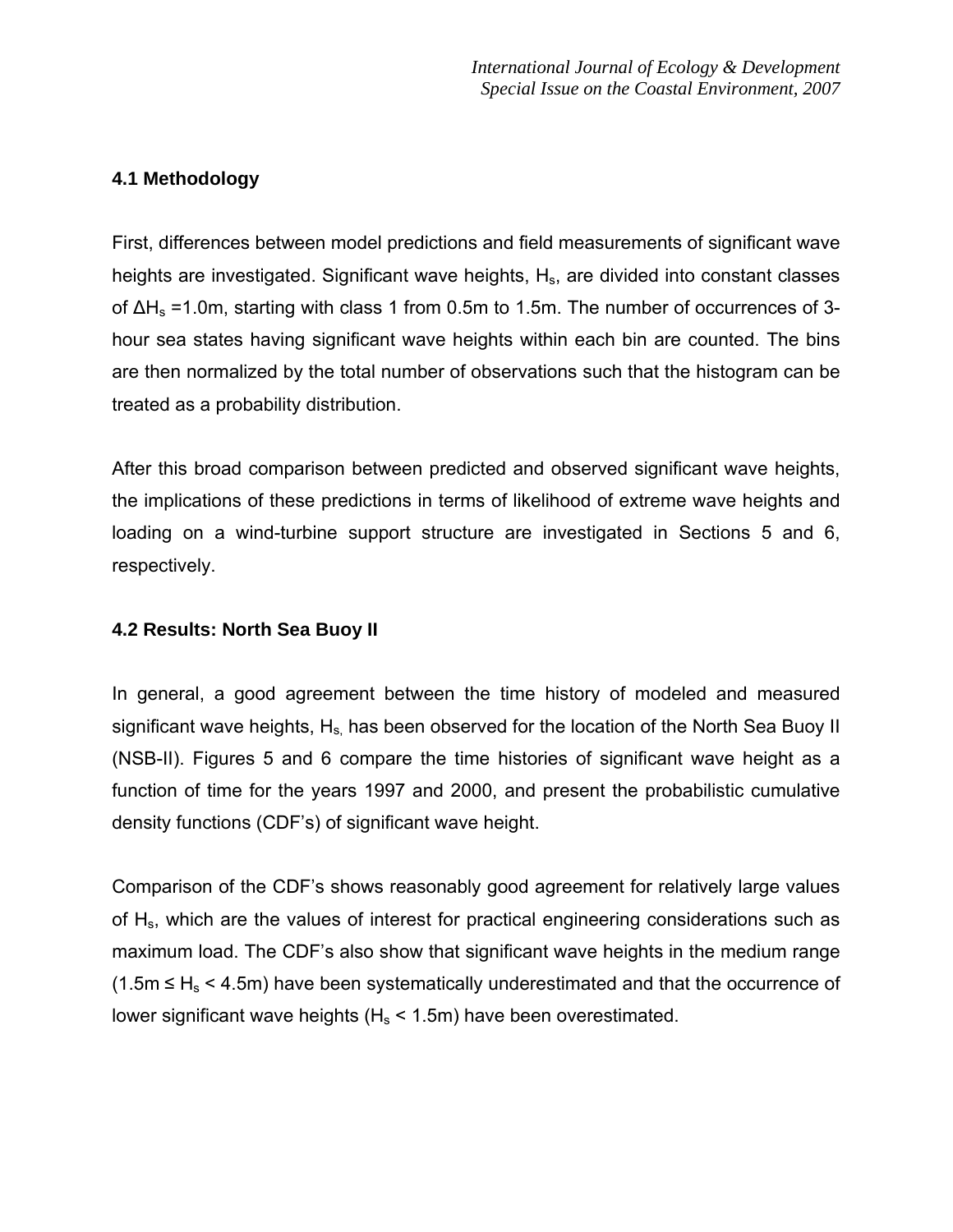Figure 7 compares the relative frequency of occurrence of significant wave heights as predicted by SWAN and WaveWatch-III. The bars represent mean values of the significant wave heights, which consistently underpredict the actual field measurements. Figure 8 compares annual means of the significant wave heights. Results from the SWAN model are closer to the measured field data than the WaveWatch-III model, but still underpredict in each of the eight years. From a practical design standpoint, the more extreme (larger) sea states are of considerably more interest than are the averages presented here.

Figure 9 shows a scatter plot of measured and simulated data. Each data point represents an observed or predicted 3-hour significant wave height. A strong linear relationship is observed between the measured and predicted values with relatively minor scatter. The linear regression curve differs from the (45 degree) line of equality, with a slope of 37 degrees, which indicates an almost linear deviation of the simulated wave heights from the measurements, with the Wavewatch model underpredicting field measurements by an average of 17.5%. The scatter index (ratio of standard deviation of difference to mean of measurements) is 19%.

Figure 10 shows an empirical quantile-quantile plot (EQQ) of significant wave heights from buoy measurements and from numerical simulations with WaveWatch-III during 1989 through 2000. Each point on the EQQ plot represents the same percentile for the Wavewatch prediction as for the measured data, e.g., the point farthest up and to the right represents the 0.9998-percentile of each distribution. Two data sets with equivalent underlying distributions will exhibit these points scattered around the line  $y = x$ .

Interestingly, Figure 10 shows that the Wavewatch model significantly overpredicts the field measurements for the extreme values (by approximately 10%). These overpredictions of extreme-values are in direct contrast to the average predictions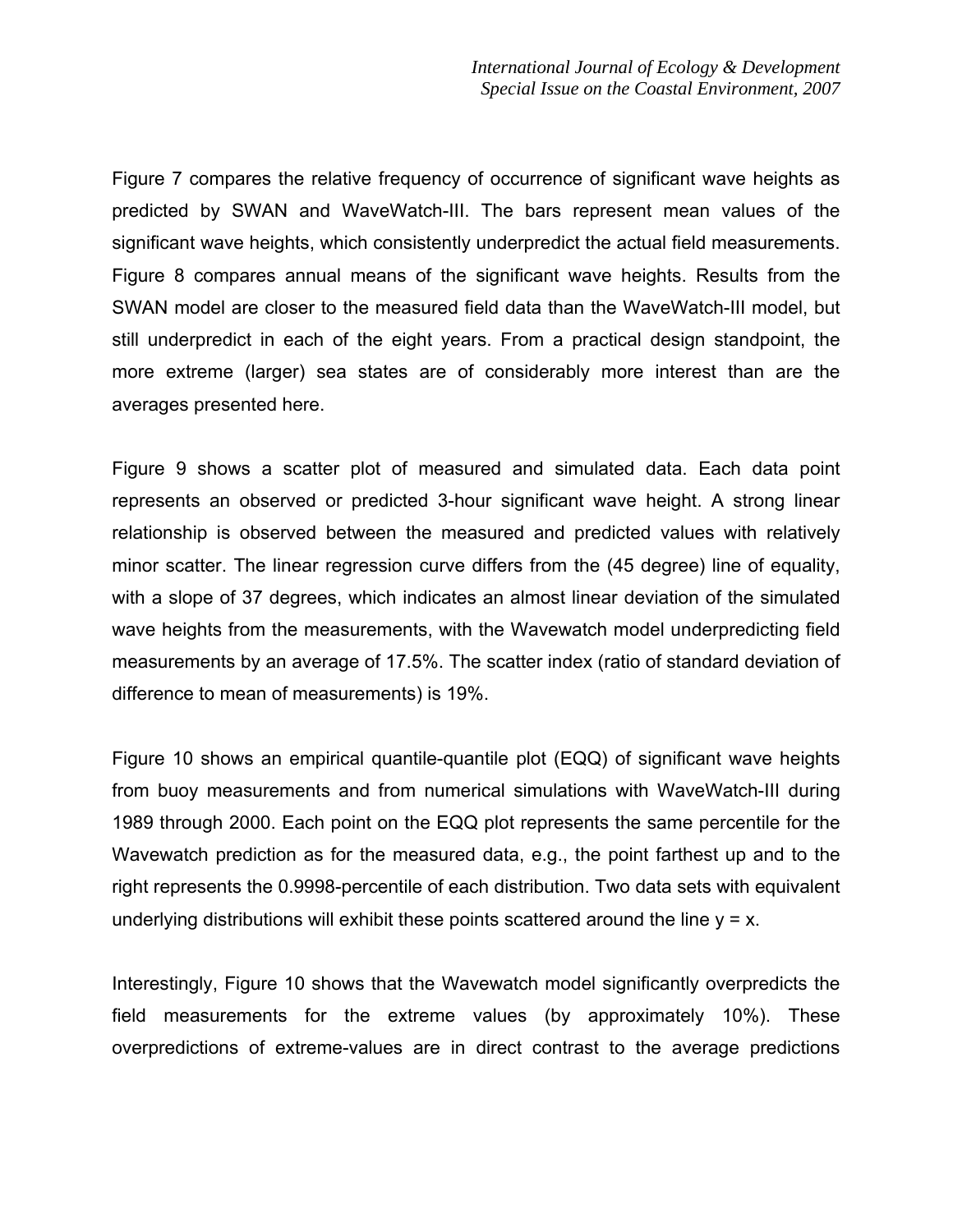presented earlier: while the Wavewatch model generally underpredicts significant wave hights, it overpredicts the extreme values of greatest interest for practical design purposes. Extreme value predictions are investigated more fully in Section 5.

Figure 11 presents an equivalent EQQ plot for the SWAN predictions. Comparing Figures 10 and 11, SWAN generally overpredicts for more of the data than Wavewatch, but the SWAN model shows a more linear trend in the predictions, and does not exhibit the marked departure from the measured data for extreme values noted for Wavewatch.

Considering all of the data (comparison of point-to-point values), differences between hindcast and buoy measurement have ranged between 5% and 36%, with the hindcast models generally overpredicting measured buoy data. De Valk et al. (2004) also observed hindcast data to overestimate measured conditions.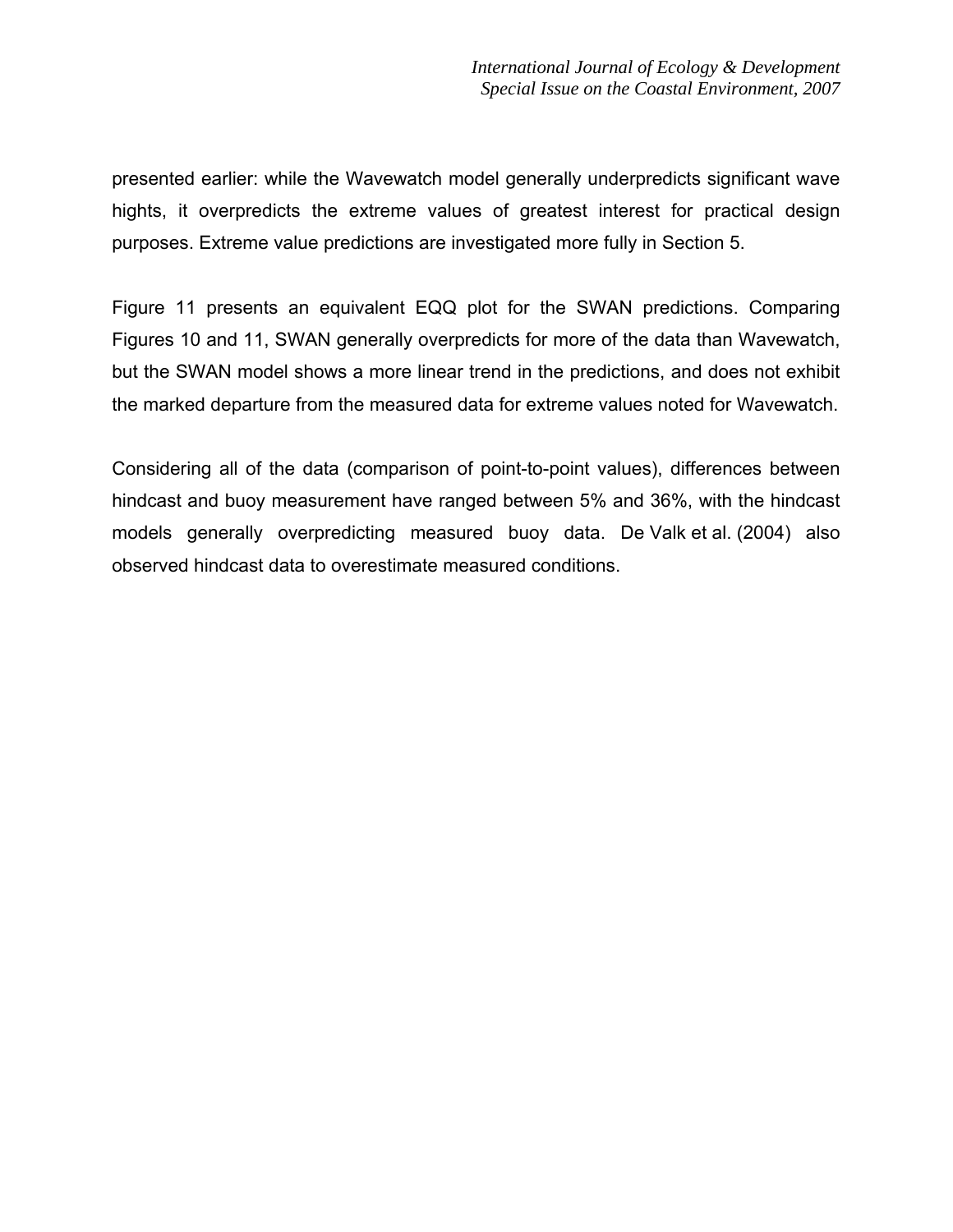# **5 Extreme Value Analysis**

## **5.1 Methodology**

The Weibull extreme-value distribution is used to predict significant wave heights,  $H<sub>S</sub>$ with return periods 1, 5, 10, 20, 50 and 100 years. The extensive list of return periods is in keeping with the DNV guidelines DNV-OS-J101 (2004). Applicability of this distribution is confirmed through visual inspection of the complete data plotted on a Weibull scale (Figure 12 and Figure 13). Data points falling on a straight line indicate a Weibull distribution is appropriate.

The 2-parameter Weibull distribution is defined by its cumulative distribution function (CDF):

$$
F_{H_s}(x) = 1 - \exp\left(-\left(\frac{x}{a}\right)^c\right) \tag{5.1}
$$

in which *a* is a scale parameter and *c* is a shape parameter. These parameters are fit from the data using the method of maximum likelihood estimation (mle).

The Weibull distribution is used to predict the extreme sea state (the long-term problem). Once the extreme sea state has been defined, the Rayleigh distribution is used to predict the most extreme wave expected during a 3-hour realization of that sea state (the short-term problem). The Rayleigh distribution is commonly used to predict extreme values of individual wave heights for offshore wind turbines (e.g. Germanischer Lloyd, 2005 or DNV, 2004)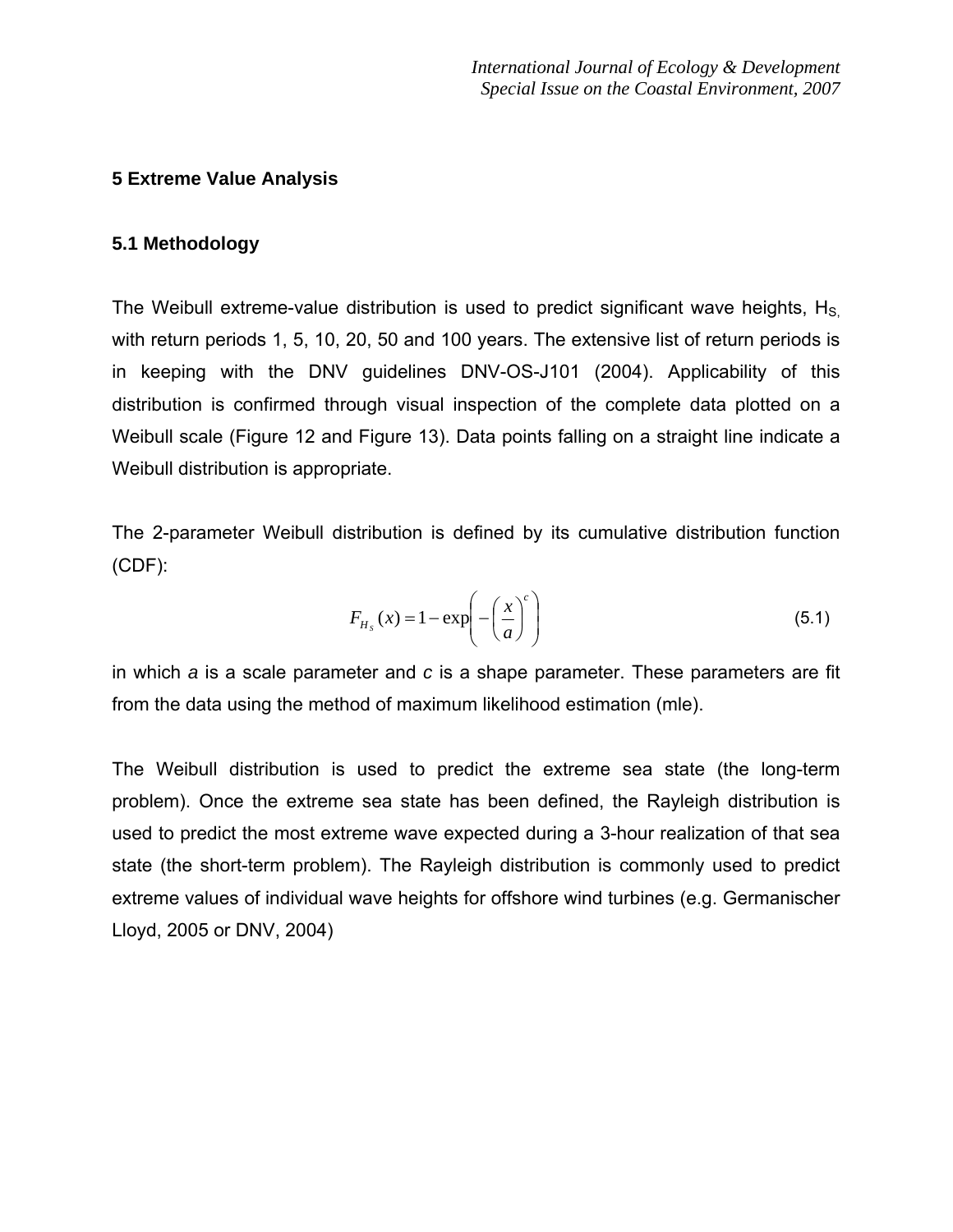$$
F(H) = 1 - \exp\left(-\frac{H^2}{H_s^2}\right).
$$
\n
$$
(5.2)
$$

The largest wave height  $H_{max}$  expected in N waves is given by

$$
\frac{H_{\text{max}}}{H_s} = \frac{\sqrt{2}}{2} \sqrt{\ln \left| \frac{N}{\ln(1/(1-\mu))} \right|} \,. \tag{5.3}
$$

in which  $\mu$  is the probability of exceedence (Goda, 2000) and is set here to  $\mu$  = 0.57.

An estimate of the zero-downcrossing or zero-upcrossing wave period,  $T_{z}$ , for the seastate when the significant wave height has an extreme value is obtained by assuming a specific value for the significant wave steepness (WMO, 1998, Goda, 2000 or Battjes, 1979).

The WMO (1998) suggests the following relation:

$$
\frac{2\pi \cdot H_s}{g \cdot T_z^2} = 0.055556\tag{5.4}
$$

gravitation: g

significant wave height:  $H_S$ 

wave period: T<sub>z</sub>.

Goda (2000) gives:

$$
\frac{2\pi \cdot H_s}{g \cdot T_z^2} = 0.04 \text{ to } 0.03 \tag{5.5}
$$

Battjes (1979), assuming a maximum wave steepness, proposes the following formula: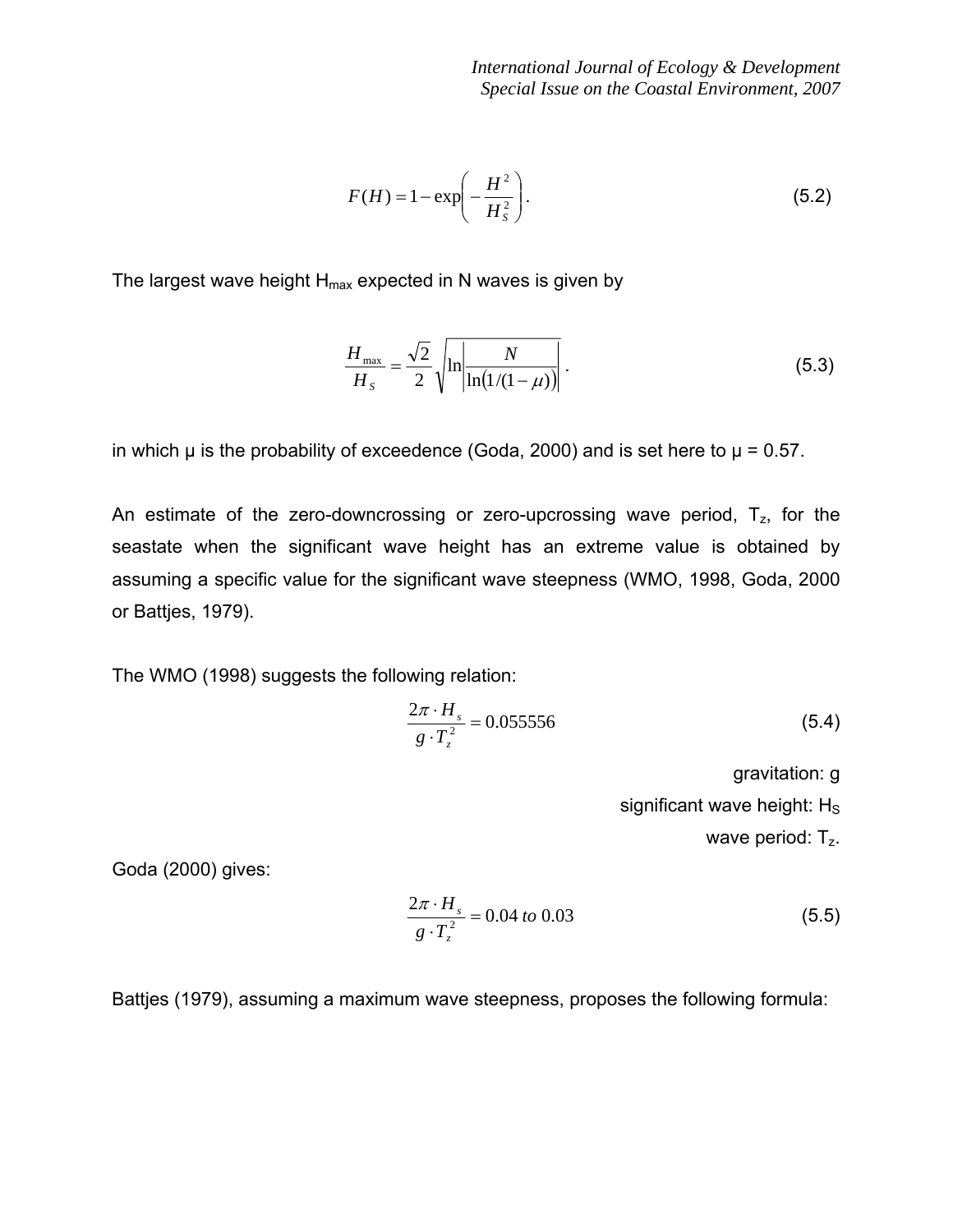$$
T_z = \left(\frac{32 \cdot \pi \cdot H_s}{g}\right)^{0.5} \tag{5.6}
$$

These formulas can be applied to obtain a range for the associated mean zero-crossing wave periods. Here, wave periods and water surface elevations have not been preserved. The corresponding design wave periods  $T_{Hmax}$  given in Table 4 have been estimated using the determined mean zero-crossing wave period calculated from the wave spectrum and the following relationship given by Goda (2000):

$$
T_{Hmax} = 0.6.T_{Hs} \text{ to } 1.3.T_{Hs}.
$$
\n
$$
T_{Hmax}: period \text{ of max. wave in the record}
$$
\n
$$
T_{Hs}: mean \text{ wave period of the highest one-third of all waves (zero-down crossing)}
$$

### **5.2 Results**

The regression analysis of the complete significant wave heights based on maximum likelihood estimation (mle) has led to the Weibull distribution parameters given in Table 1. The corresponding distribution functions plotted on Weibull scale are given in Figure 12 (measured wave heights) and in Figure 13 (simulated).

In the next analysis, only the annual maximum values of the significant wave heights are considered, these maxima are fit to a Weibull distribution (Table 2).

The significant wave height with a desired return period  $T_R$  has been defined as the  $(1-1/T_R)$ -quantile in the distribution of annual maximum significant wave heights.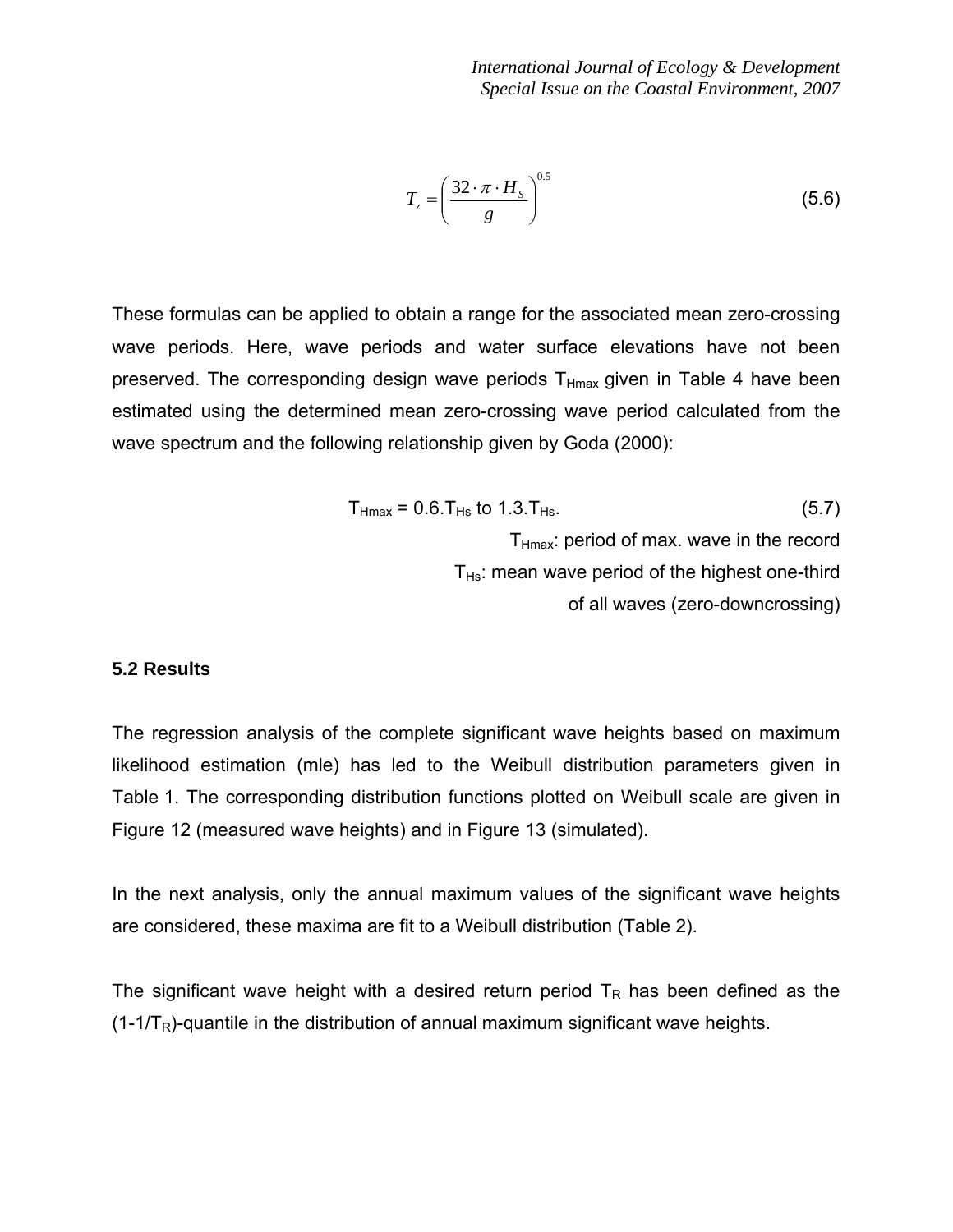The results for the NSB-II data sets are given in Table 3. The wave heights based on the annual maximum series have been used. The differences between extrapolated extreme significant wave heights vary between 8.0% and 6.3%. The absolute deviation between hindcast and measurement stays nearly constant for all considered return periods.

The 50-year significant and individual design wave heights have been calculated from the cumulative data fit with the Weibull distribution and are given in Table 4. The extrapolation of the numerical hindcast data set results in a 50-year extreme (design) wave which is about 9% higher than the one derived from the buoy measurement (Table 4).

# **6 Extreme Load Analysis**

In this section, the effect of the extreme wave height on the total load on an offshore wind turbine support structure is analyzed. Calculations are based on the extrapolated individual extreme waves from hindcast and buoy data. No relationship for a maximum individual wave height and its associated wave period has been theoretically confirmed. Thus, the simulations have been carried out with four different wave periods (Table 6), in accordance with the recommended load effect analysis of the DNV guidelines DNV-OS-J101 (2004).

Wave loads have been determined using the Morison equation. The wave kinematics have been calculated with  $7<sup>th</sup>$  order regular Fourier wave model in formulation by Sobey (1989) and the hydrodynamic coefficients have been constant per DNV ( $C<sub>d</sub>=2.0$  and  $C_m = 0.7$ ).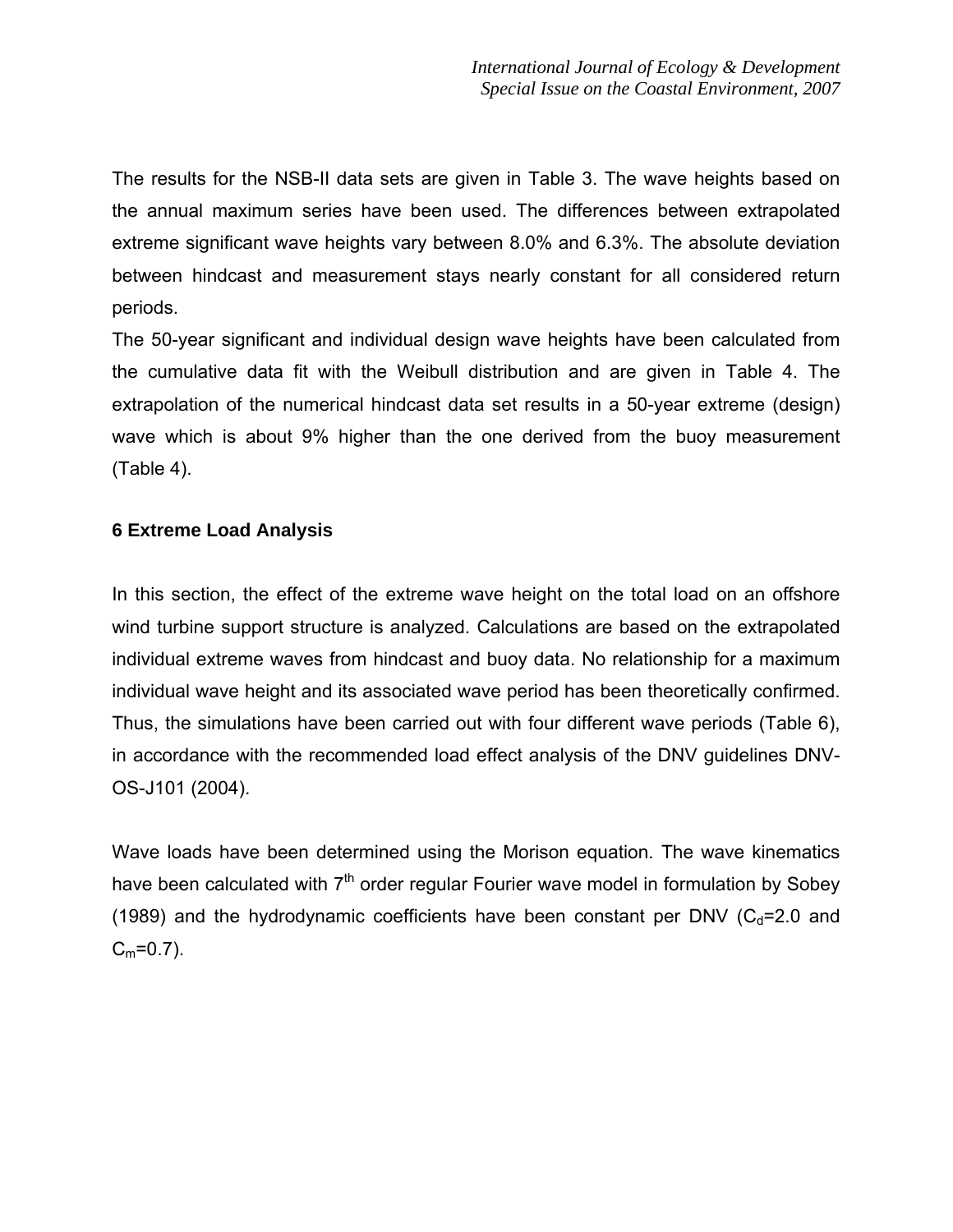The dimensions of the monopile model with tapering diameter (decrease from bottom to top) and restrained abutment in 30m water depth are given in Table 5 and Figure 15. The first natural frequency of the structure is 0.266Hz, which is in accordance with typical observed natural frequencies of existing monopole turbines ranging from 0.18 Hz to 0.35 Hz (Kühn, 2001).

Load predictions using the shortest wave (B1) and using the longest (H4) result in the highest total load. However, when structural dynamics are included in the analysis (Section 7), that longest wave (H4) does not result in the highest predicted response. The range of periods has involved a variation in the total loads up to 8%. An increase of the wave height from 14.0m to 15.26m (9%) has given rise to a total load increase of 5% to 14%, depending on chosen wave period (Figure 14 and Table 6).

# **7 Extreme Response Analysis**

Finally, the effect of varying the design wave height on the structural response is investigated considering maximum horizontal force in the abutment of the support structure. A three dimensional finite element analysis is used for the response calculation in which the equation of motion is solved in the time domain using the Newmark integration scheme within the commercial ANSYS package.

Table 6 summarizes the response amplitudes predicted using the design wave approach, in which only a single extreme wave is considered. The results show the maximum response strongly depends on wave period. In addition to the previously observed dependence in the loads, here the ratio between the response and the load varies considerably. This variation demonstrates the influence of structural dynamics on the maximum response. The dynamic amplification variation between 0.5% and 21% indicates that the response should be investigated using a spectral analysis rather than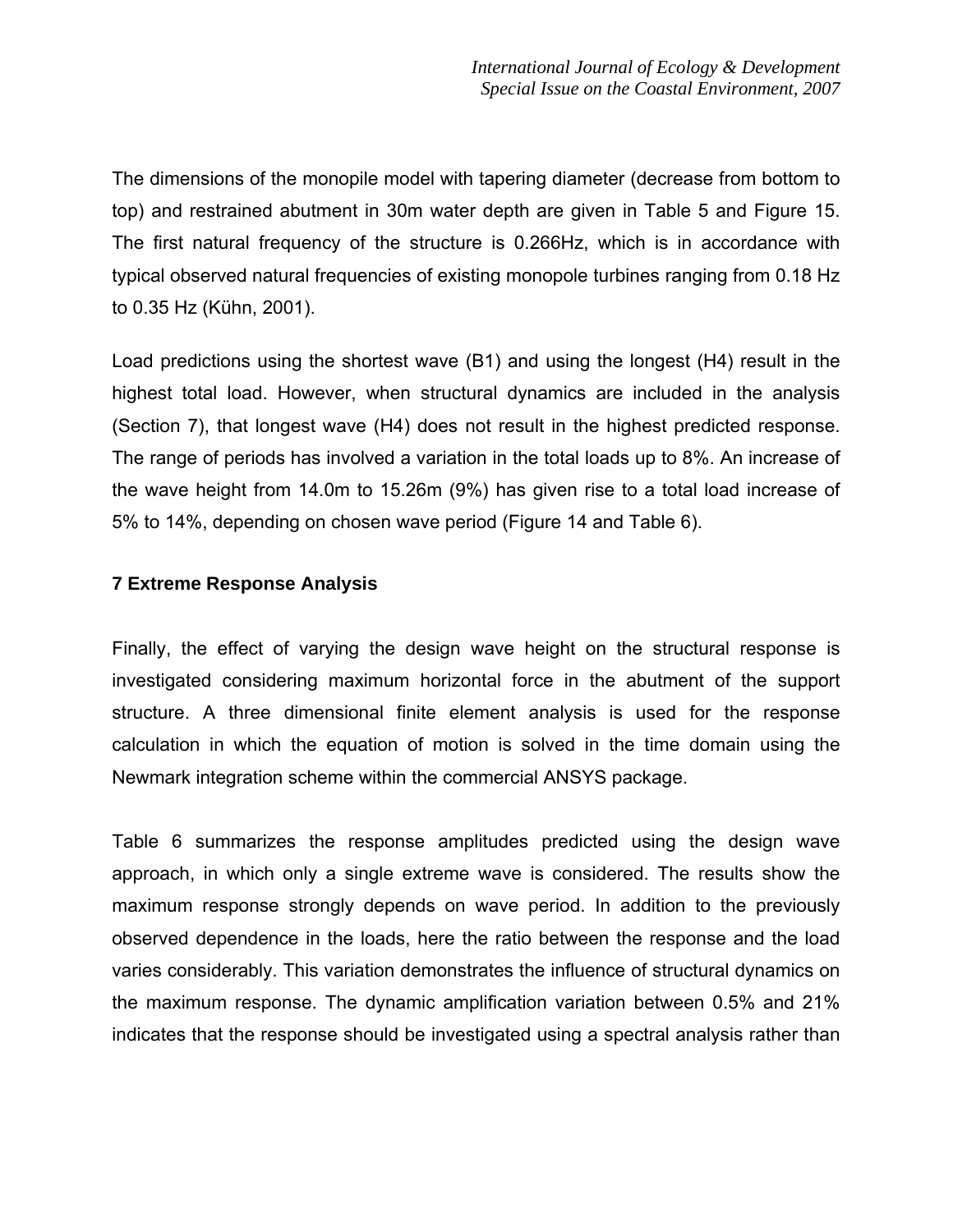the design wave approach. However, the strong nonlinearities inherent to the Morrison equation require that force-predictions be carried out in the time-domain.

Here, a mixed analysis is applied. Time histories of the sea surface are realized from a spectral representation of the sea state; forces and structural response resulting from these time histories are predicted using the Morrison equation and an ANSYS model, and a power-spectrum is computed from the time-history of the response.

Two of these mixed analyses have been performed. The first applies a design sea state based on the extreme values of significant wave height,  $H_s$  resulting from measured buoy data (H<sub>s</sub>=7.46m, T<sub>p</sub>=11.20s); the second uses a design sea state based on the hindcast data  $(H_s=8.21m, T_p=12.70s)$ .

In each case, the extreme sea state condition is characterized by a JONSWAP wave spectrum, which is used to simulate an irregular time history of water surface elevation and the associated kinematics using Stokes' first-order (Airy) theory. The response power-spectrum has been computed as the squared amplitude of the Fourier spectrum of the response time history. The area under a power spectrum equals the variance of the process and is proportional to the total energy of the system.

Figure 16 shows the calculated wave spectra, load amplitude spectra, and response spectra for each of the extreme sea states based on buoy data  $(H_s=7.46m, T_p=11.20s)$ and on hind-cast data (H<sub>s</sub>=8.21m, T<sub>p</sub>=12.70s). As would be expected, the peaks of each load spectrum occur at frequencies identical with those of the input wave spectra. Similarly, the area under the load spectrum 1 ( $H_s$ =7.46m,  $T_p$ =11.20s), is smaller than the area of load spectrum 2 ( $H_s$ =8.21m,  $T_p$ =12.70s), i.e., the larger sea state results in larger loads.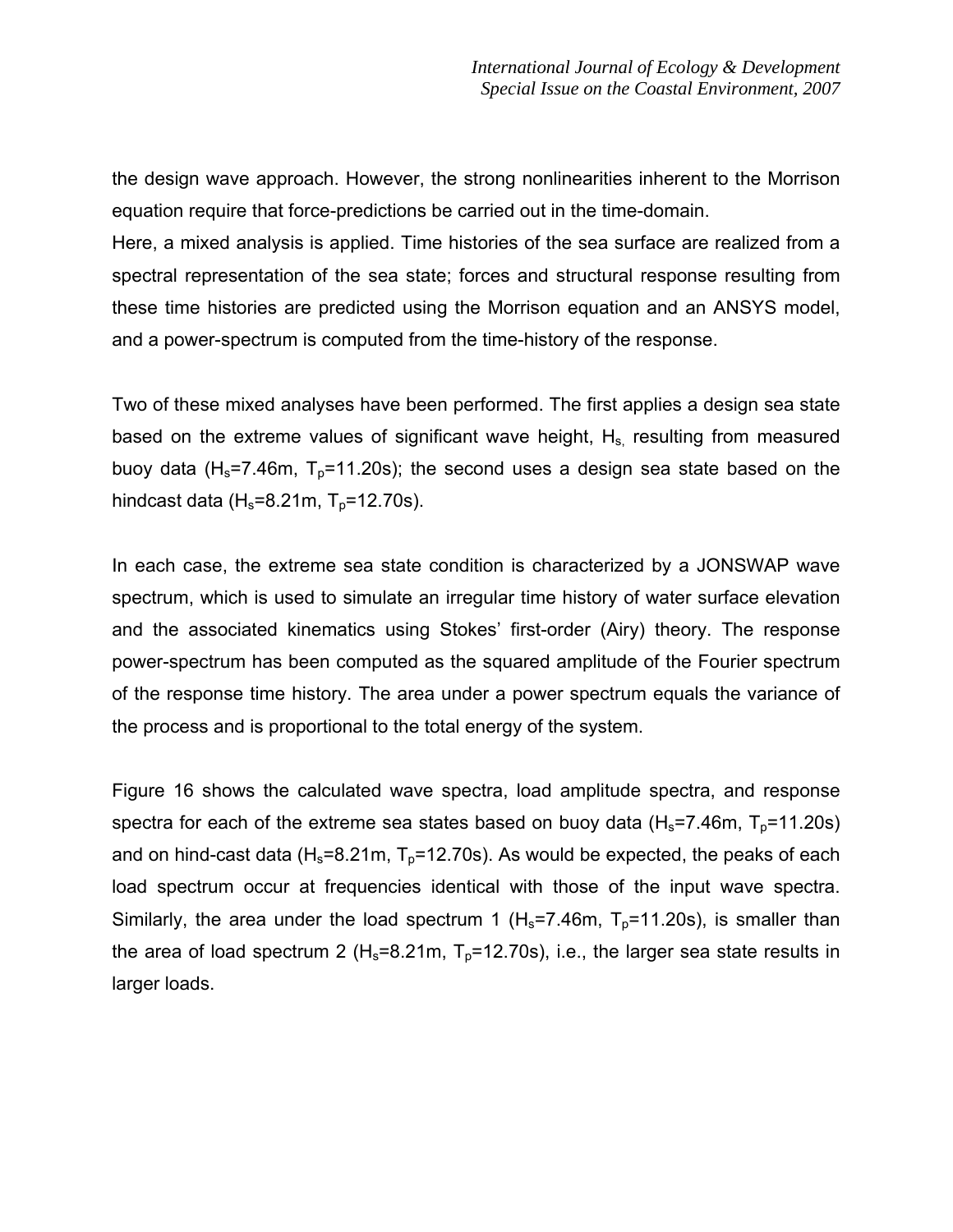The shapes of the response spectra, however, diverge from those of the wave and force spectra because of dynamic effects of the structure. Most notably, there is significant energy observed near the natural frequency of the structure, which appears as a hump in the high frequency regions. Also, the response resulting from the smaller wave and force spectra are larger than those resulting from the larger spectra: about 14% larger. This change is caused by structural dynamics effects which are dominating the highfrequency part of the response.

The maximum expected structural response, here the maximum horizontal force in the abutment, is a critical design quantity. To predict this design value, the sea state is assumed stationary for a period of three hours. In general, any single observed maximum associated with a storm condition is not a robust estimator of the expected maximum for that sea state. Part of the irregular simulation process is random selection of phase angles, and an observed maximum in any irregular simulation depends strongly on these phase angles. A much more robust estimation of the maximum response can be obtained directly from the spectrum. Assuming the process is Gaussian, the mean maximum of the response amplitude, R, can be estimated as (e.g. Madsen et al., 1986, from Cartwright & Longuet-Higgins, 1956):

$$
E[\max R] = \left[\sqrt{2\ln(N)} + \frac{0.577}{\sqrt{2\ln(N)}}\right] \cdot \sigma_R
$$
\n(7.1)

N: number of cycles σ: standard deviation

Table 7 presents mean maxima of the response amplitudes for a 3-hour storm event. The predicted extreme response for the lower sea state is about 11% higher than that of the higher sea state. This increase in maximum response is directly attributable to the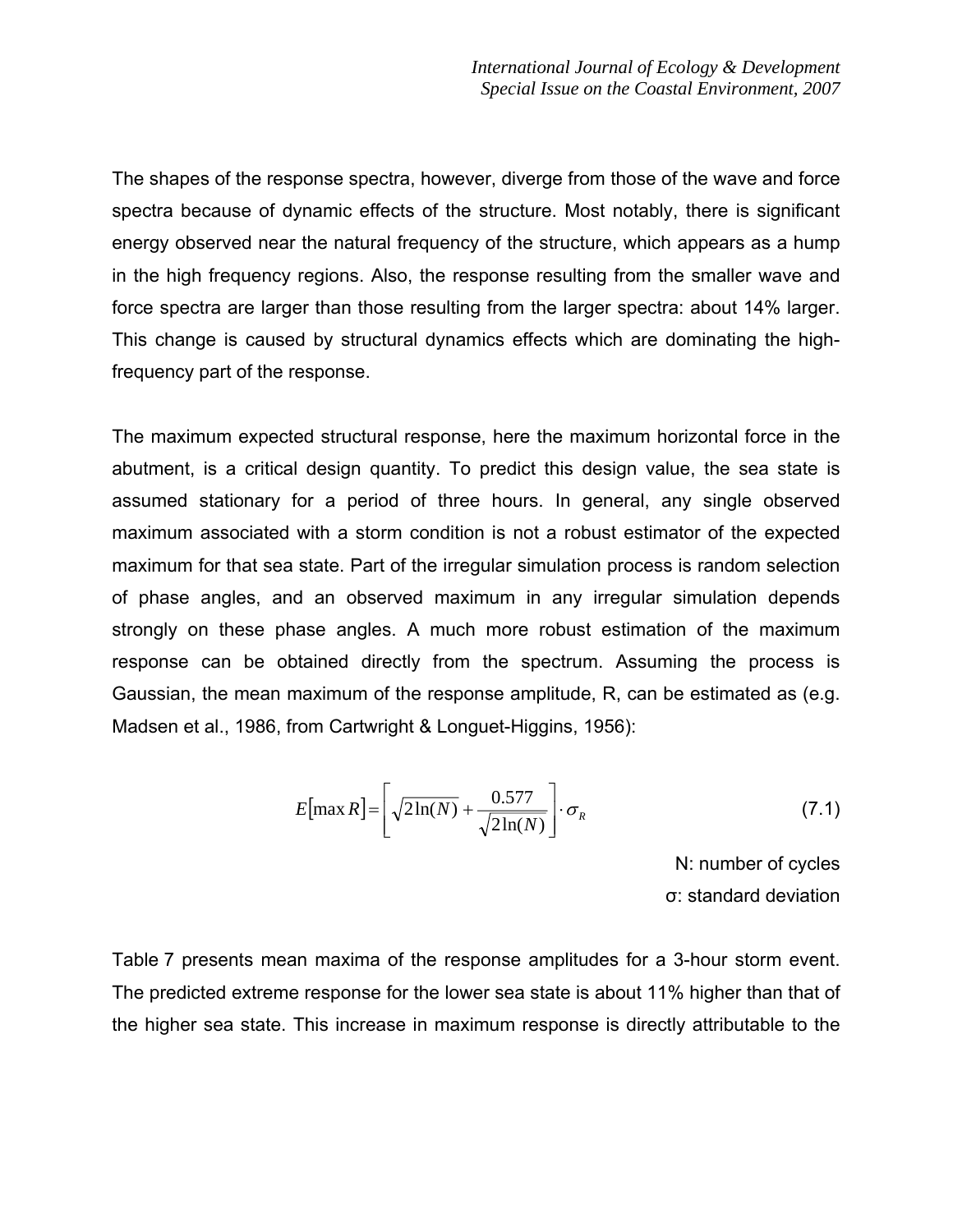peak frequency of the smaller sea state's being nearer to the natural frequency of the structure.

## **8 Summary and Conclusion**

Design wave parameters for an offshore wind energy turbine in the German Bight have been determined from two interrelated numerical simulation models and from buoy measurements. For the simulation approach, models of the European Shelf and the German Bight have been coupled. A hindcast over a twelve-year period has been performed based on historical wind measurements. The accuracy of the simulation results has been assessed by critical comparison with measured buoy data. The comparison of measurements and model output for different times and locations has shown reasonable agreement (deviations less than 10%), with the simulation model tending to over predict the significant wave heights for the larger sea states which are more interesting for design purposes.

For one location in the German Bight (NSB-II), distributions of maximum significant wave heights have been determined from both hindcast modeling and buoy data. Hindcast-predicted significant wave heights are about 6% to 8% higher than those predicted by the buoy data for equivalent return periods (Figures 5 and 6).

Sea states associated with each of these extreme significant wave heights,  $H_s$  are then used with a Rayleigh distribution to predict the highest individual wave, H, generally regarded as the design wave. The combination of wave height and period causing the highest load on the structure is considered as the design case.

The DNV recommendation of analyzing structural response for a range for valid wave periods is applied, in addition to empirically-based relationships between wave height and period. Here, the empirical relationship between wave height and wave period,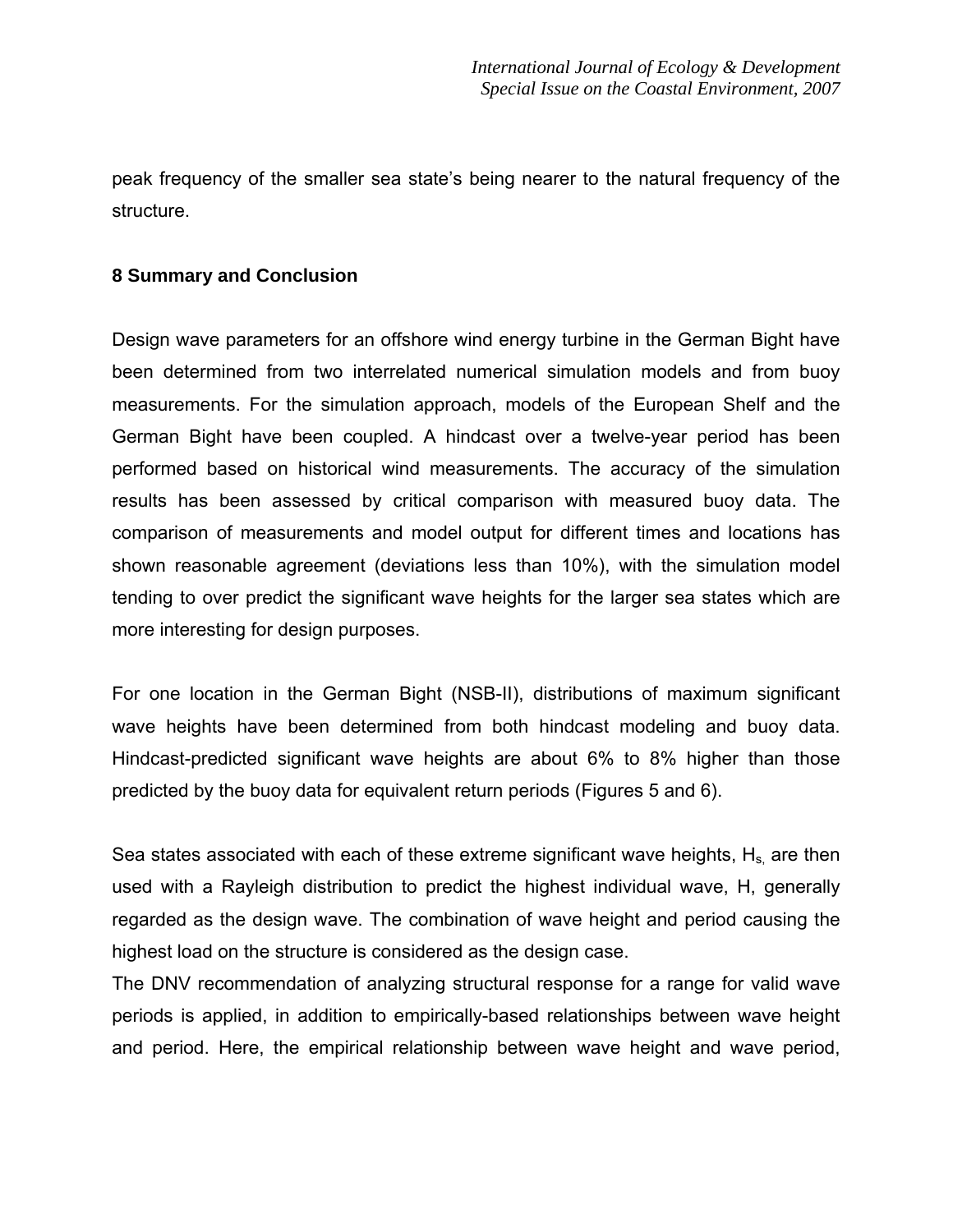found by Goda (2000) has been used to derive a range of wave periods associated with the determined design wave heights. A change of the wave period associated with a constant wave height results in a variation of the wave load of about 8% (Table 6). Whereas, an increase of 9% in the design wave height from 14.0m (buoy data) to 15.26m (hindcast data) increases the total load by only 5% to 14%, depending on wave period. The wave period is observed to have a strong influence on maximum horizontal force in the abutment of the support structure. The ratio between the response and the load varies considerably. The dynamic amplification variation between 0.5% and 21% indicates the necessity of using a spectral analysis rather than the design wave approach. Strong nonlinearities inherent to the Morrison equation require that the forcepredictions have been carried out in the time-domain and the response power-spectrum has been computed by Fourier transformation from the response time history. For the two investigated cases (Figure 16), the peak period was found to have a larger effect on the maximum structural response than the significant wave height. A robust estimation method published by Madsen et al. (1986) has been used for the determination of the maximum response from the spectrum. The response resulting from the 9% lower sea state is larger than those resulting from the larger one: about 11% increase in maximum response amplitude. This change is caused by structural dynamics effects which are dominating the high-frequency part of the response and underlines the strong influence of the wave period on the maximum response.

Overall, the numerical wave hindcast resulted in reasonable accuracy for the prediction of design wave parameters with some small inherent conservatism. Use of the more accurate in situ measurements, where available, would be expected to allow a slightly less robust and therefore less expensive structural design.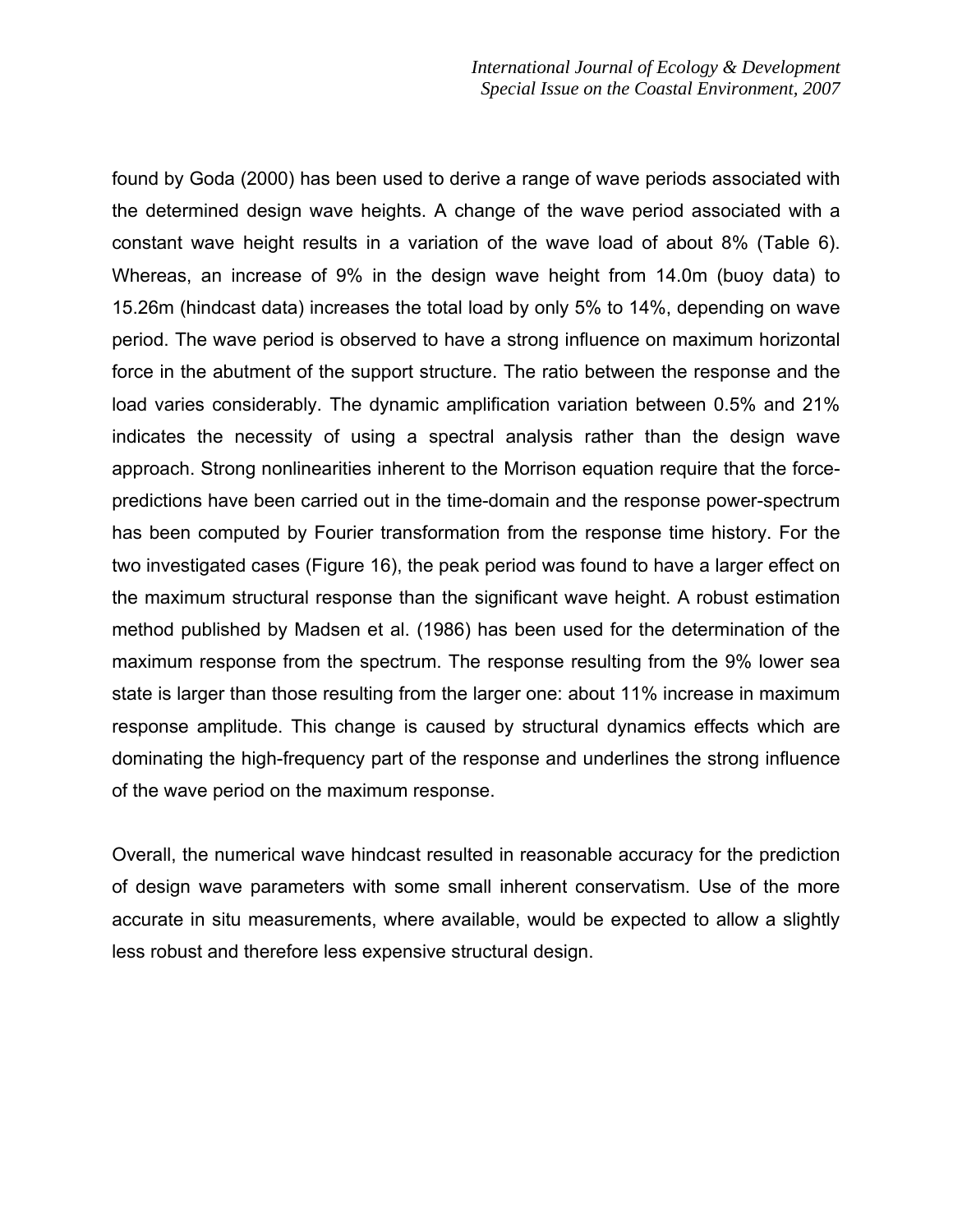#### **REFERENCES**

Battjes, J.A., 1970, *A long-term Wave Height Distribution at Seven Stations around the British Isles*, N.I.O. Report A44.

Cartwright, D. E. and Longuet-Higgins, M. S., 1956. *The statistical distribution of the maxima of a random function*, Proc. Roy. Soc. London, Ser. 76, 5002.

de Valk, C., Groenewoud, P., Hulst, S., and Klopman, G., 2004, *Building a global Resource for Rapid*  Assessment of the Wave Climate, Proceeding of the 23<sup>rd</sup> International Conference on Offshore Mechanics and Arctic Engineering (OMAE), 1–9.

Det Norske Veritas (DNV), 2004, *Offshore Standard DNV-OS-J101, Design of Offshore Wind Turbine Structures*, Offshore Standard DNV-OS-J101, Det Norske Veritas.

Forristall, G., 1978, *On the Statistical Distribution of Wave Height in a Storm*, Journal of Geophysical Research, Vol. 83, 2353-2358.

Germanischer Lloyd, 2005, Guideline for the Certification of Offshore Wind Turbines, Edition 2005.

Goda, Y., 2000, *Random Seas and Design of Maritime Structures*, Advanced Series on Ocean Engineering, Volume 15, World Scientific Publishing Company.

Holthuijsen, L., N. Booij, R. Ris, I. G. Haagsma, A. Kieftenburg, E. E., Kriezi, 2000, *SWAN Cycle III Version 40.11 - User Manual*, Delft University of Technology Department of Civil Engineering, Netherlands.

Kühn, M., 2001, *Dynamics and Design Optimisation of Offshore Wind Energy Conversion Systems,*  Doctoral Thesis, DUWIND Wind Energy Research Institute TU Delft, Netherlands.

Luthardt, H., 1987, *Analyse der wassernahen Druck- und Windfelder über der Nordsee aus Routinebeobachtungen*, Hamburger Geophysikalische Einzelschriften, Reihe A 83, Fachbereich Geowissenschaften, Universität Hamburg, Deutschland.

Madsen, H.O., Krenk, S., Lind, N.C., 1986, Methods of Structural Safety, Prentice-Hall, Englewood Cliffs.

Mittendorf, K., 2006, *Hydromechanical Design Parameters and Design Loads for Offshore Wind Energy Converters*, Doctoral Thesis, Leibniz University of Hannover, Germany.

Mittendorf, K. and Zielke, W., 2004, *A Hindcast Data Base for the Design of Offshore Wind Energy Strucutres in the German Bight*, Proceedings 29<sup>th</sup> International Conference on Coastal Engineering (ICCE), Lisbon, 2004.

Tolman, H., 1999, *User Manual and System Documentation of Wave-Watch-III Version 1.18*, U.S. Department of Commerce, National Oceanic and Atmospheric Administration, National Weather Service, National Centre for Environmental Prediction.

Sobey, R. J., 1989, *Variations on Fourier Wave Theory*, International Journal for Numerical Methods in Fluids, 9, 1453–1467.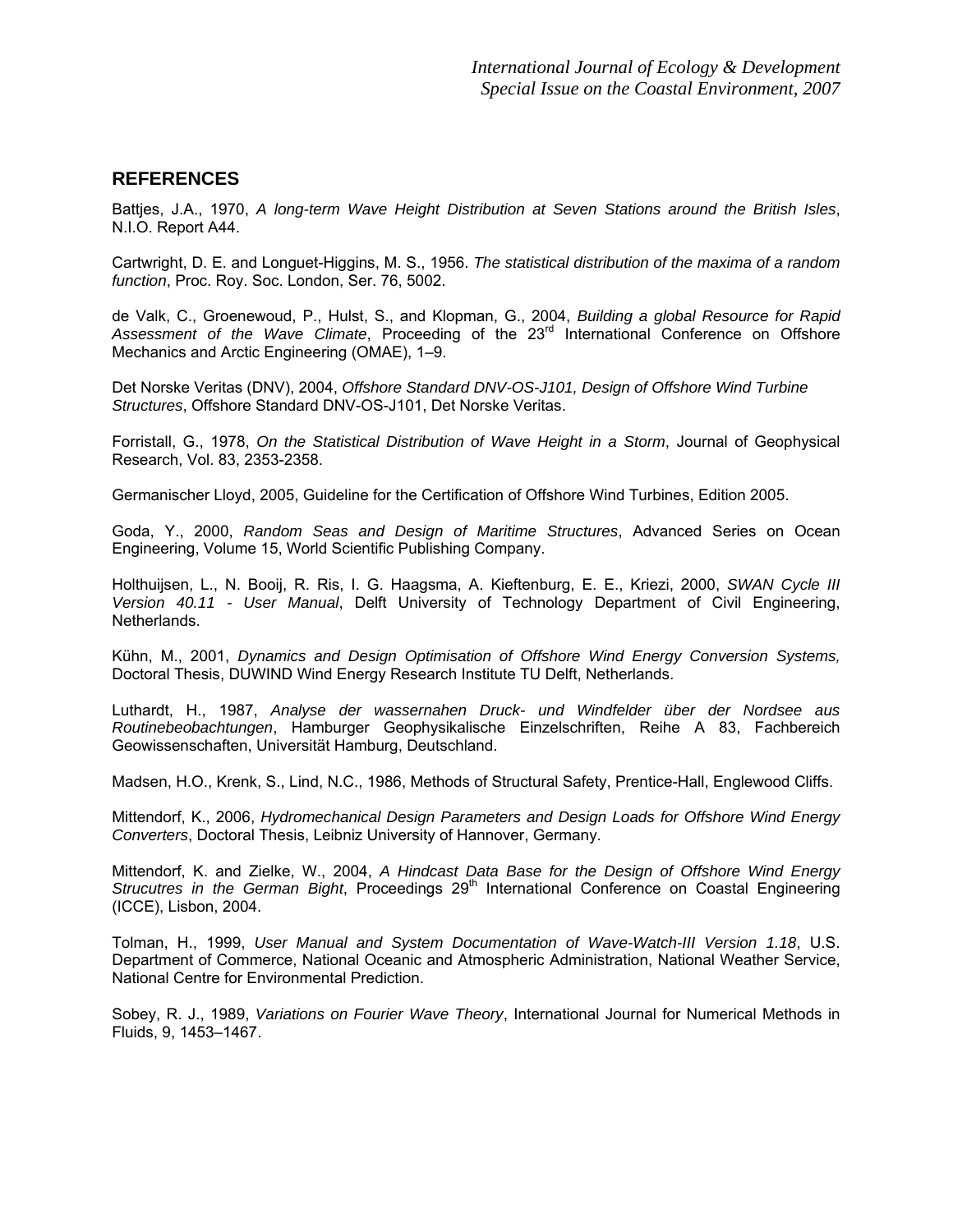World Meteorological Organization (WMO), 1988, *Guide to Wave Analysis and Forecasting*, WMO-Report No. 702, Genf.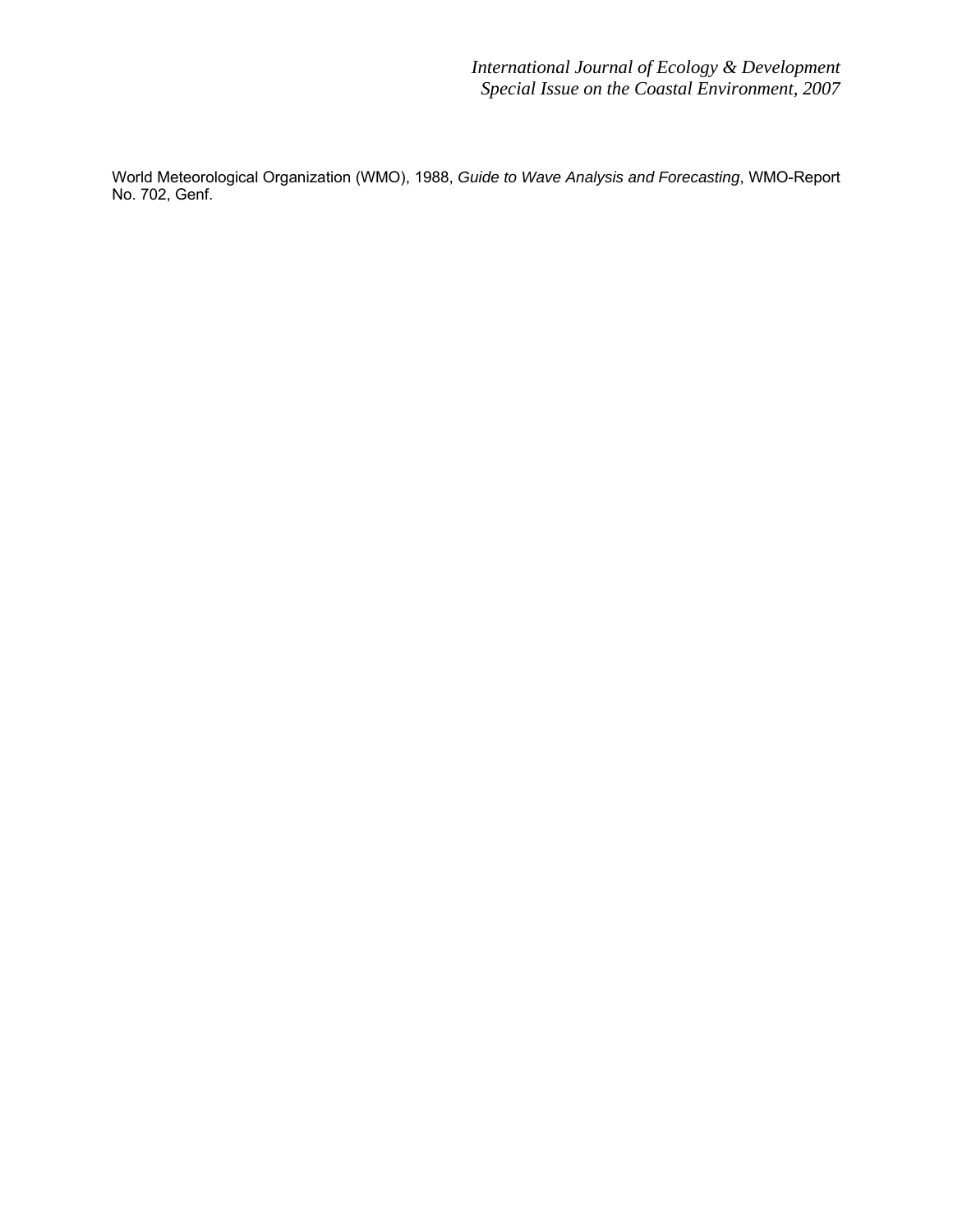# **TABLES**

| Data Set Info   | Scale Parameter a | Shape Parameter c |
|-----------------|-------------------|-------------------|
| <b>Buoy</b>     | 2.0207            | 1 6914            |
| <b>Hindcast</b> | 8126              | l 3184            |

Table 1 Weibull Parameters fit for NSB-II.

| Data Set Info | Scale Parameter a | Shape Parameter c |
|---------------|-------------------|-------------------|
| <b>Buoy</b>   | 84984             | 10.4458           |
| Hindcast      | 9.1693            | 116436            |

Table 2 Weibull Parameters fit for NSB-II Annual Maximum Series.

| <b>Return Period</b> | $H_s$ [m] Buoy | $H_s$ [m] Hindcast | <b>Difference</b> | Difference [%] |
|----------------------|----------------|--------------------|-------------------|----------------|
| [year]               |                |                    | [m]               |                |
|                      | 8.49           | 9.17               | 0.68              | 8.01           |
|                      | 8.89           | 9.55               | 0.66              | 7.42           |
| 10                   | 9.20           | 9.85               | 0.65              | 7.07           |
| 50                   | 9.68           | 10.31              | 0.63              | 6.51           |
| 100                  | 9.83           | 10.45              | 0.62              | 6.31           |

Table 3 Return Periods and Corresponding Significant Wave Heights based on Annual Maximum Series, NSB II.

| $\mathsf{\Gamma}_{\mathsf{R}}$ [year] | <b>Description</b> | ${\sf H}_{\mathsf{S}}\,[{\sf m}]$ | Г <sub>Р</sub> [m] | [m]<br>н | Г [s]           |
|---------------------------------------|--------------------|-----------------------------------|--------------------|----------|-----------------|
| 50                                    | <b>Buoy</b>        | 7.46                              | 11.20              | 14.00    | 9.32-16.10      |
| 50                                    | Hindcast           | 9.21                              | 12.70              | 15.27    | 10.60-<br>16.10 |

Table 4 Design Wave Parameter for NSB-II.

| Height       | Radius       | <b>Thickness</b> | Top         |         | Abutment   Elements | Time        |
|--------------|--------------|------------------|-------------|---------|---------------------|-------------|
|              |              |                  | <b>Mass</b> |         |                     | <b>Step</b> |
| $\mathsf{m}$ | m]           | [m]              |             |         | . –                 | [s]         |
| 97.0         | $2.5 - 1.73$ | 0.045            | 290         | Clamped | 99                  | ስ ን         |

Table 5 Properties of Monopile Model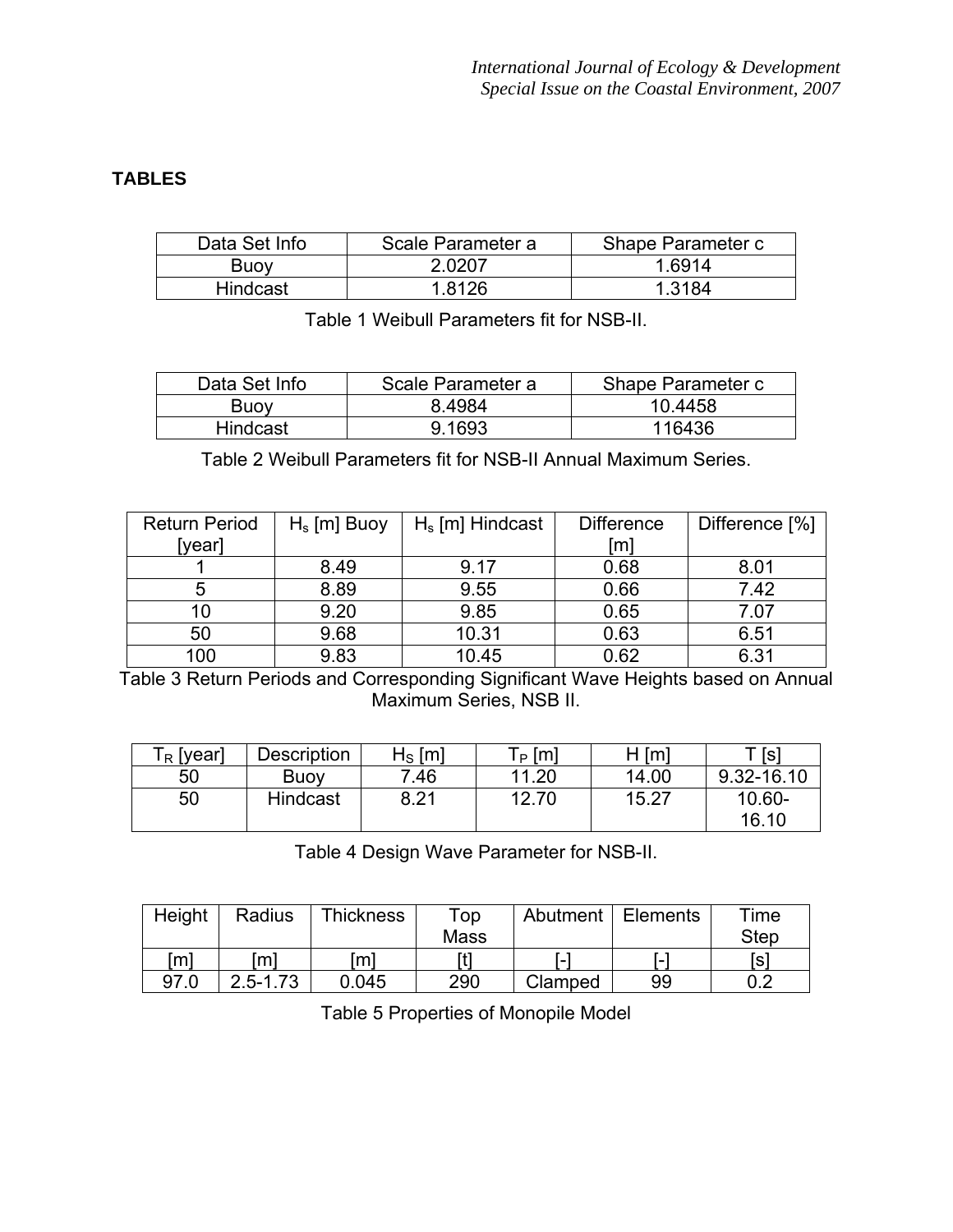| Description    | H[m]  | [[s   | Load [kN] | Response [kN] |
|----------------|-------|-------|-----------|---------------|
| Β1             | 14.00 | 9.32  | 2371.85   | 2757.09       |
| <b>B2</b>      | 14.00 | 11.20 | 2264.07   | 2317.63       |
| B <sub>3</sub> | 14.00 | 13.00 | 2190.35   | 2419.07       |
| B <sub>4</sub> | 14.00 | 16.10 | 2214.78   | 2291.02       |
| H1             | 15.26 | 10.60 | 2509.58   | 2837.04       |
| H <sub>2</sub> | 15.26 | 12.30 | 2501.99   | 3032.81       |
| H <sub>3</sub> | 15.26 | 14.00 | 2476.36   | 2863.90       |
| H <sub>4</sub> | 15.26 | 16.10 | 2532.28   | 2545.52       |

`

Table 6 Wave Parameters and Corresponding Loads for Monopile Support Structure.

| ٦ς               | In.       | $N_R$ Cycles | Extrapolated max.    |
|------------------|-----------|--------------|----------------------|
|                  |           |              | Response Amplitude R |
| 7.46 m           | 11.20 s   | 2357         | 2460.12kN            |
| $8.21 \text{ m}$ | 12.70 $s$ | 1815         | 2209.74 kN           |

Table 7 Observed and Extrapolated Extreme Response Amplitudes for Monopile Support Structure.

| Symbol                       | Description                                                | Unit         |
|------------------------------|------------------------------------------------------------|--------------|
| H                            | individual wave height                                     | [m]          |
| ${\sf H}_{{\sf s}}$          | significant wave height                                    | [m]          |
| ${\sf H}_{\sf max}$          | maximum individual wave<br>height                          | [s]          |
|                              | wave period                                                | ์sl          |
| ${\mathsf T}_{\sf p}$        | peak period                                                | $\mathsf{s}$ |
| $\mathsf{T}_{\mathsf{z}}$    | mean zero crossing period                                  | ์ร           |
| $\mathsf{T}_{\mathsf{Hs}}$   | associated period for<br>significant wave height           | [s]          |
| $\mathsf{T}_{\mathsf{Hmax}}$ | associated period for<br>maximum individual wave<br>height | [s]          |

Table 8 List of Symbols.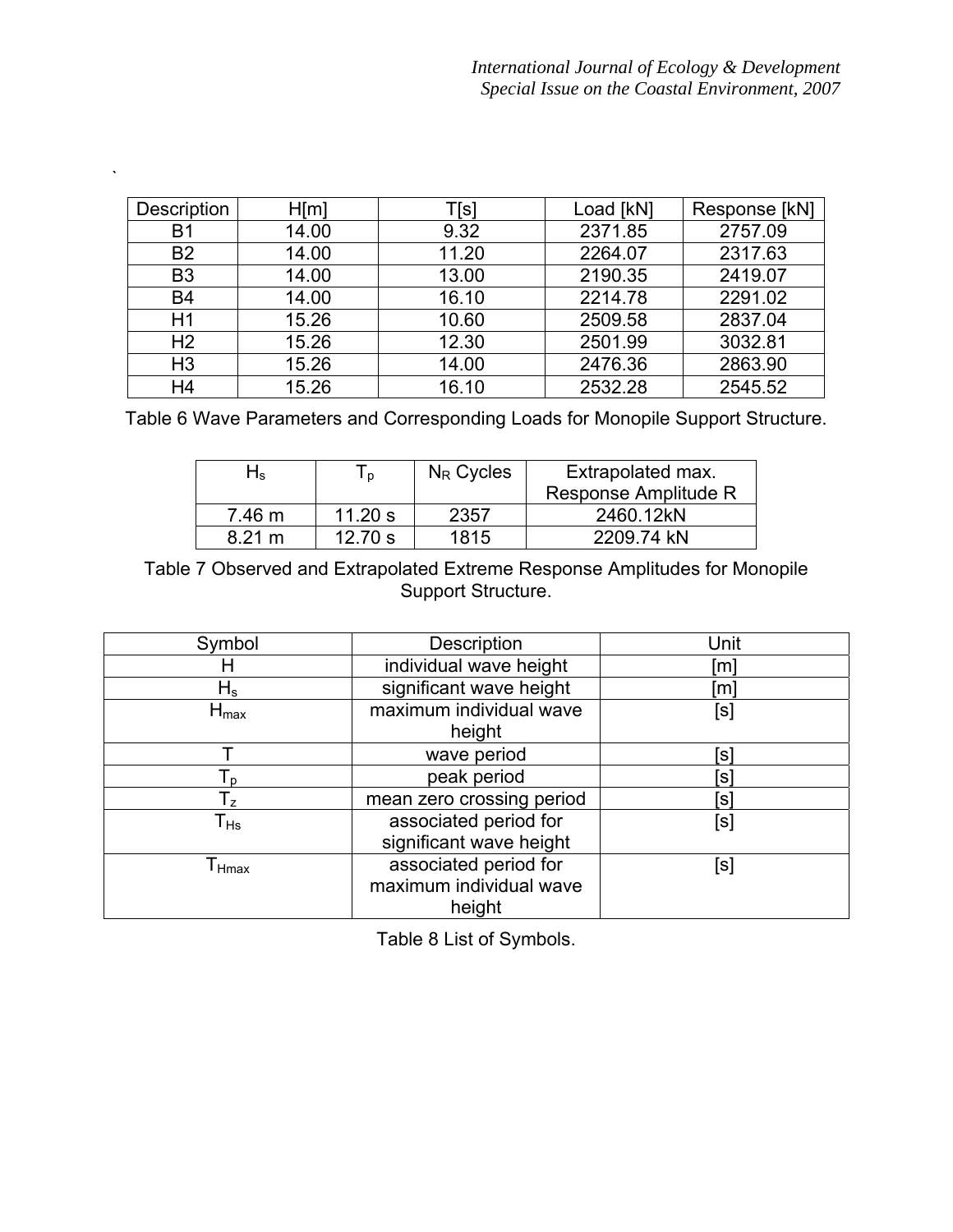

Figure 1 Coupling procedure for wave simulation.



Figure 2 Domain of the European Shelf Model.

# **FIGURES**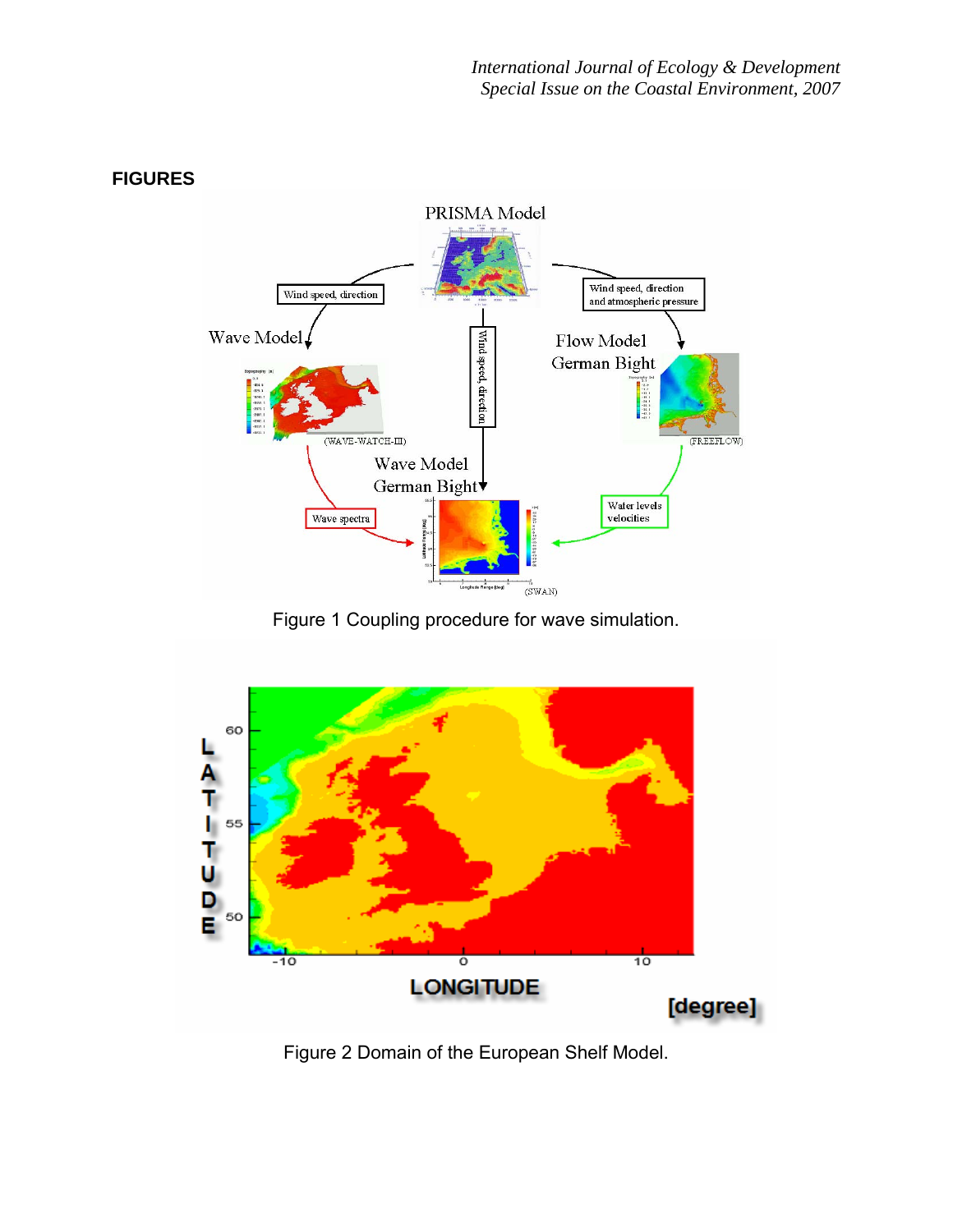

Figure 3 BSH buoys in the German Bight.



Figure 4 Procedure for coupling the European Shelf and the German Bight models.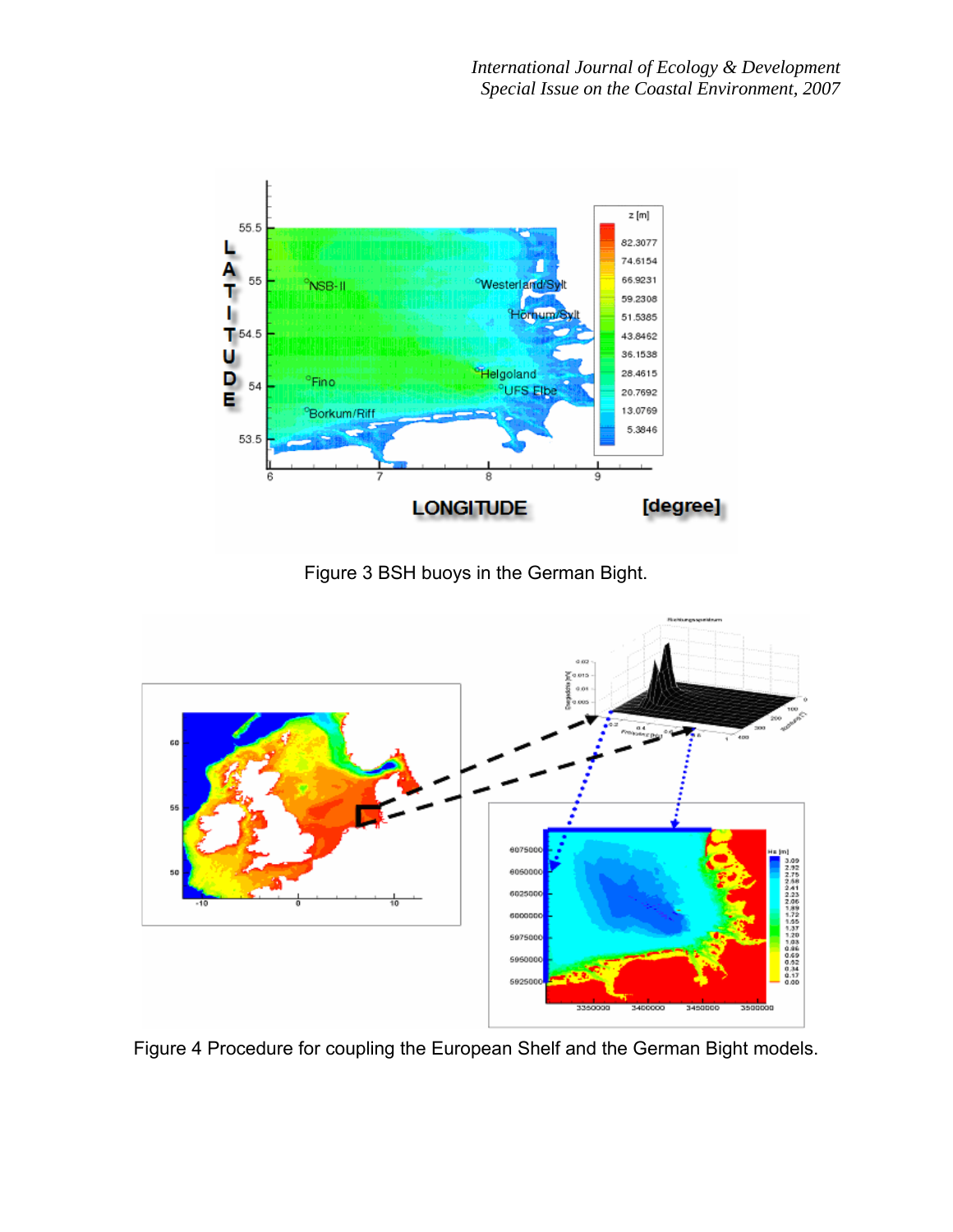

Figure 5 Comparison of Simulation and Measurement, Time History and CDF Plot of Significant Wave Heights in 1997.



Figure 6 Comparison of Simulation and Measurement, Time History and CDF Plot of Significant Wave Heights in 2000.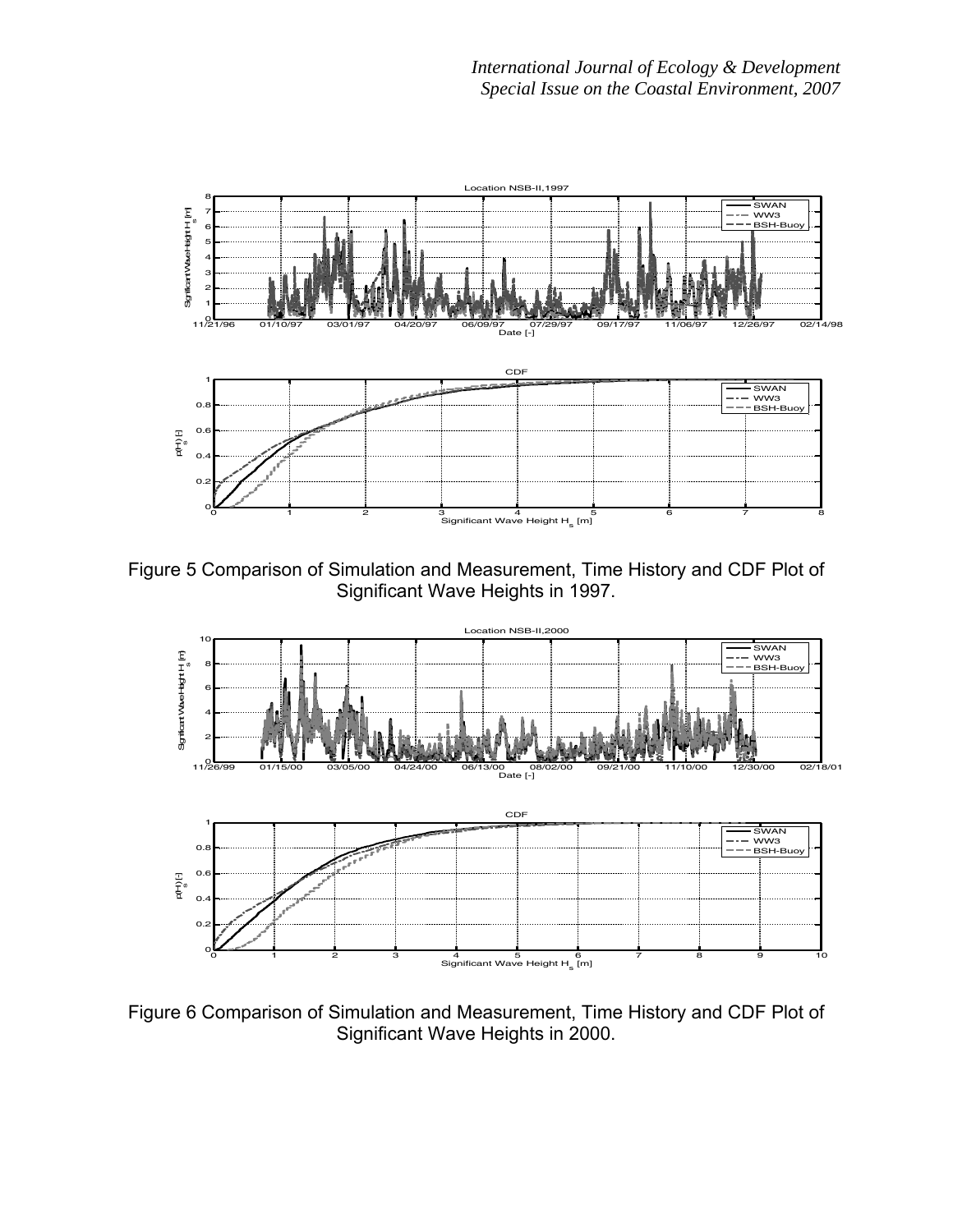

Figure 7 Relative Frequency of Occurrence of Significant Wave Heights.



Figure 8 Annual Mean Significant Wave Heights.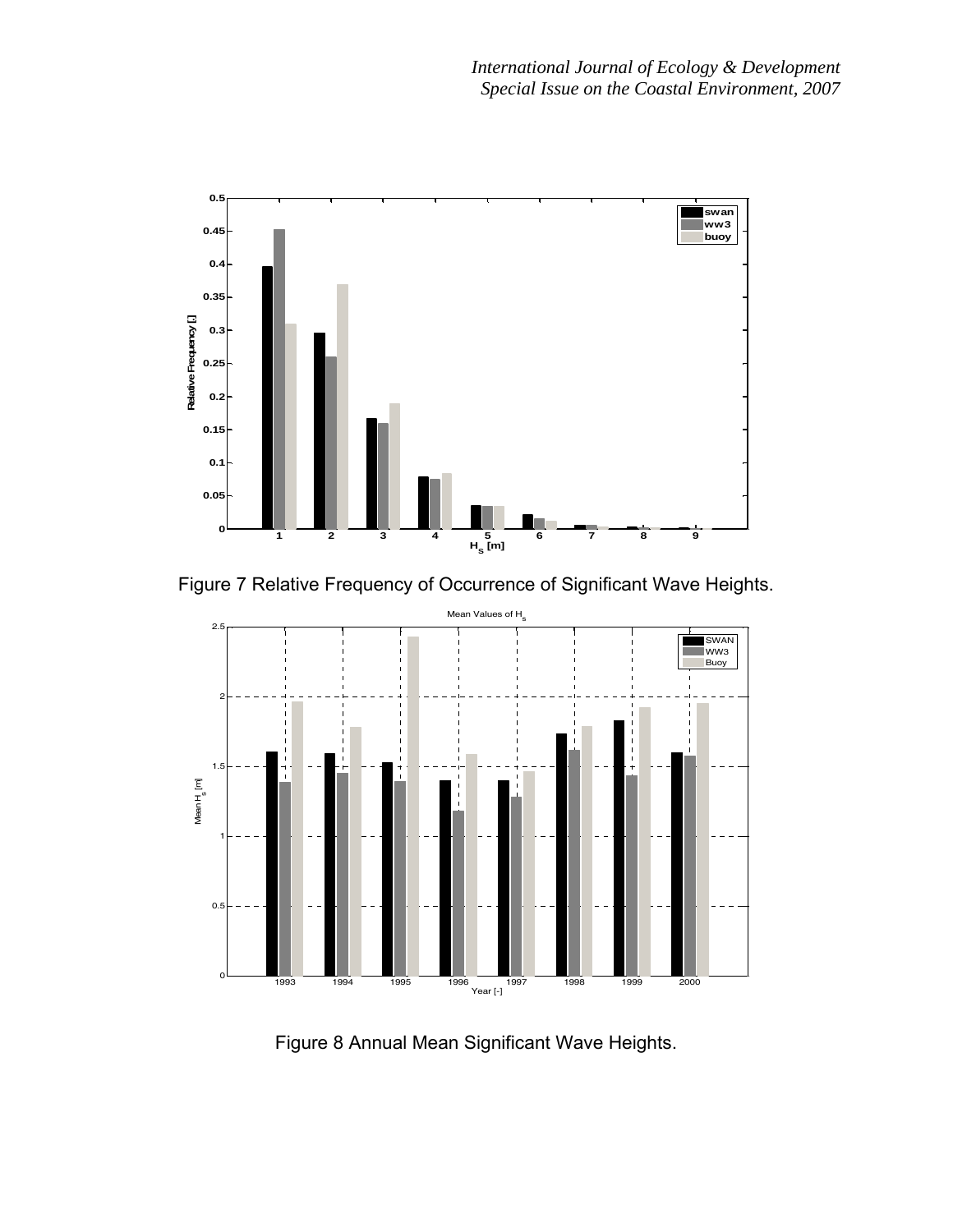

Figure 9 Scatter Plot of WaveWatch-III vs. Buoy NSB-II during 1989 to 2000.



Figure 10 Quantile-Quantile Plot Buoy NSB-II vs. WaveWatch-III for the Period 1989 to 2000.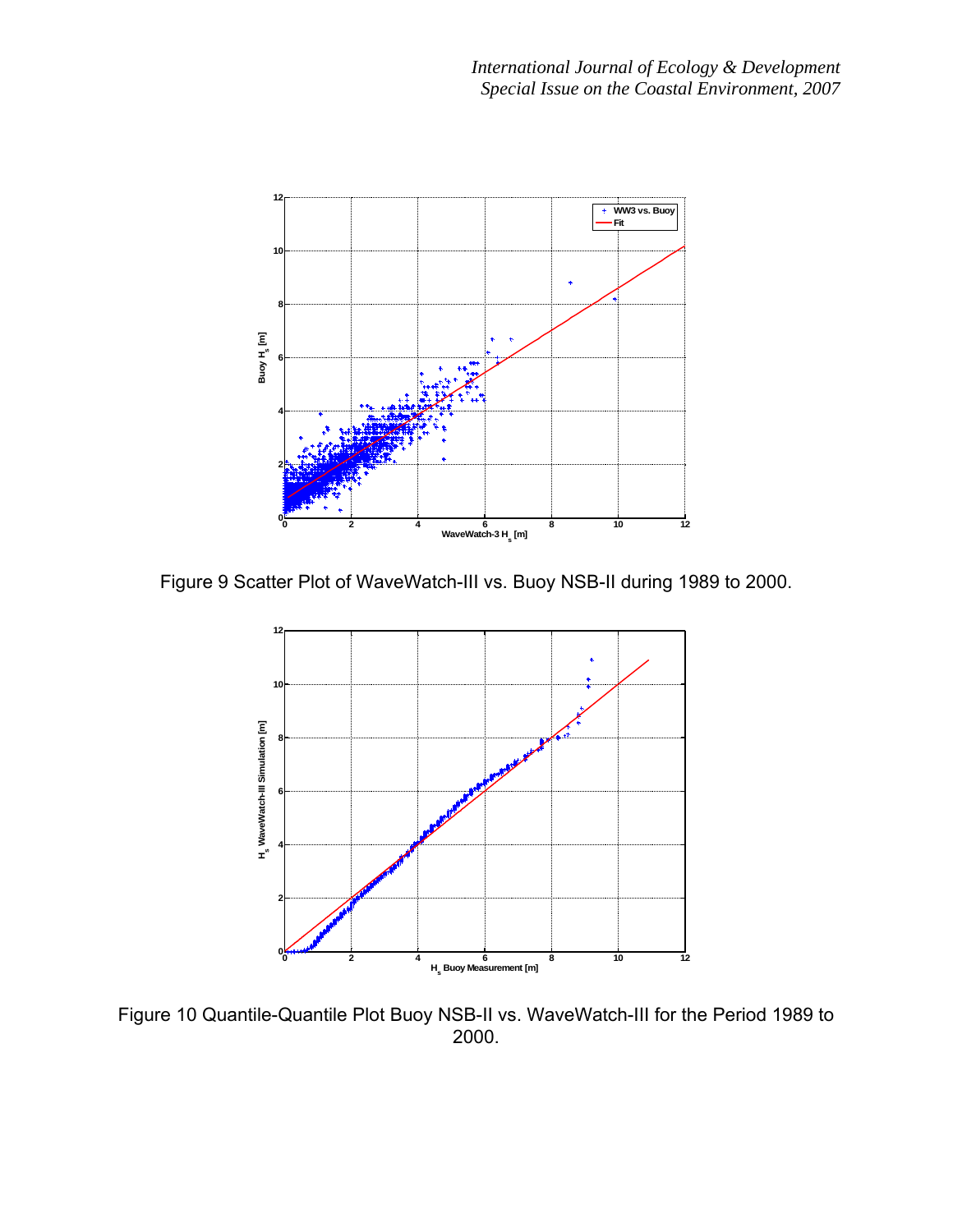

Figure 11 Quantile -Quantile Plot Buoy NSB-II vs. SWAN for the Period 1989 to 2000.



Figure 12 Weibull Plot of Measured Significant Wave Heights.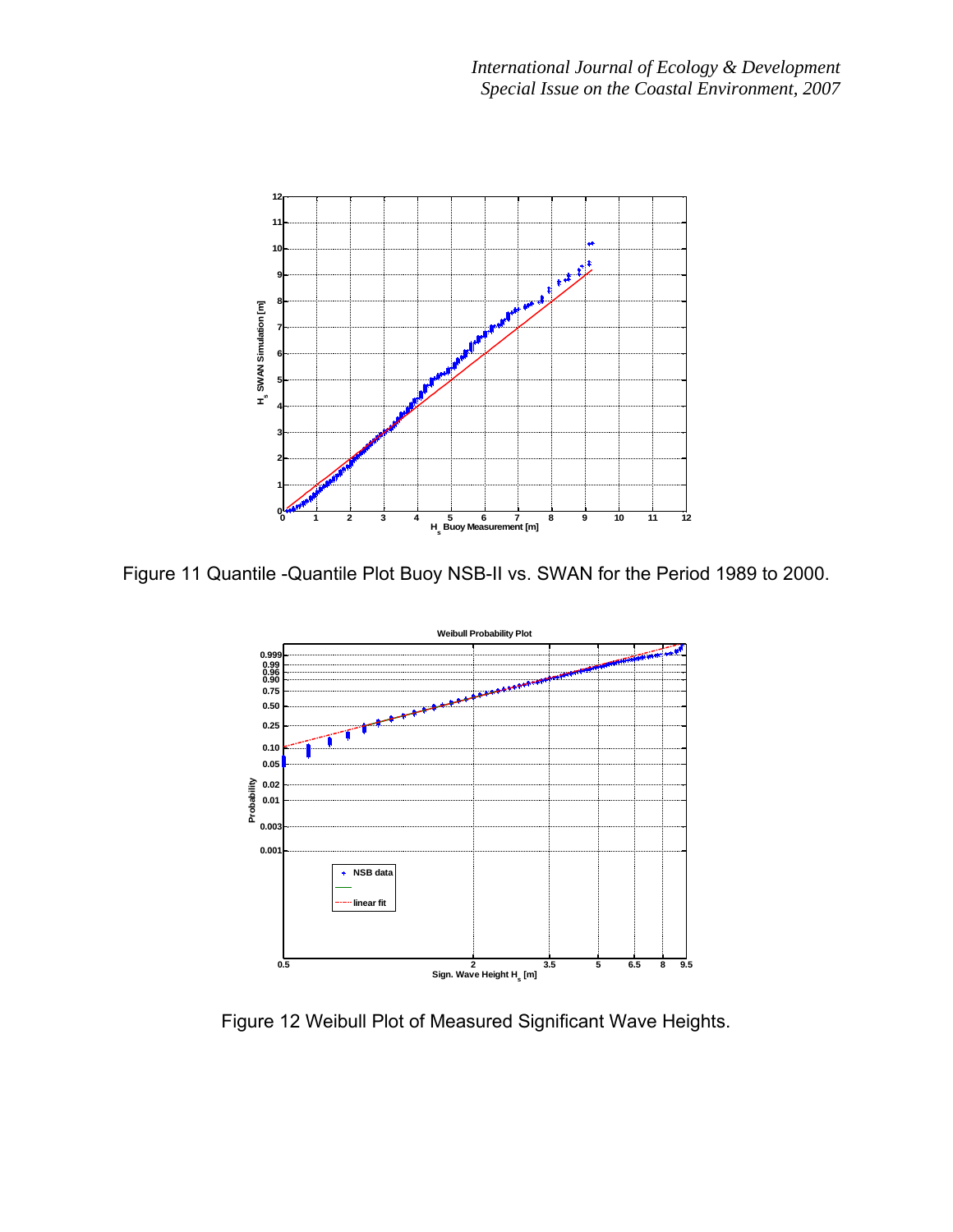

Figure 13 Weibull Fit of Simulated Significant Wave Heights (Hindcast).



Figure 14 Total Loads due to Regular Waves with Different Wave Heights (Parameters given Table 6).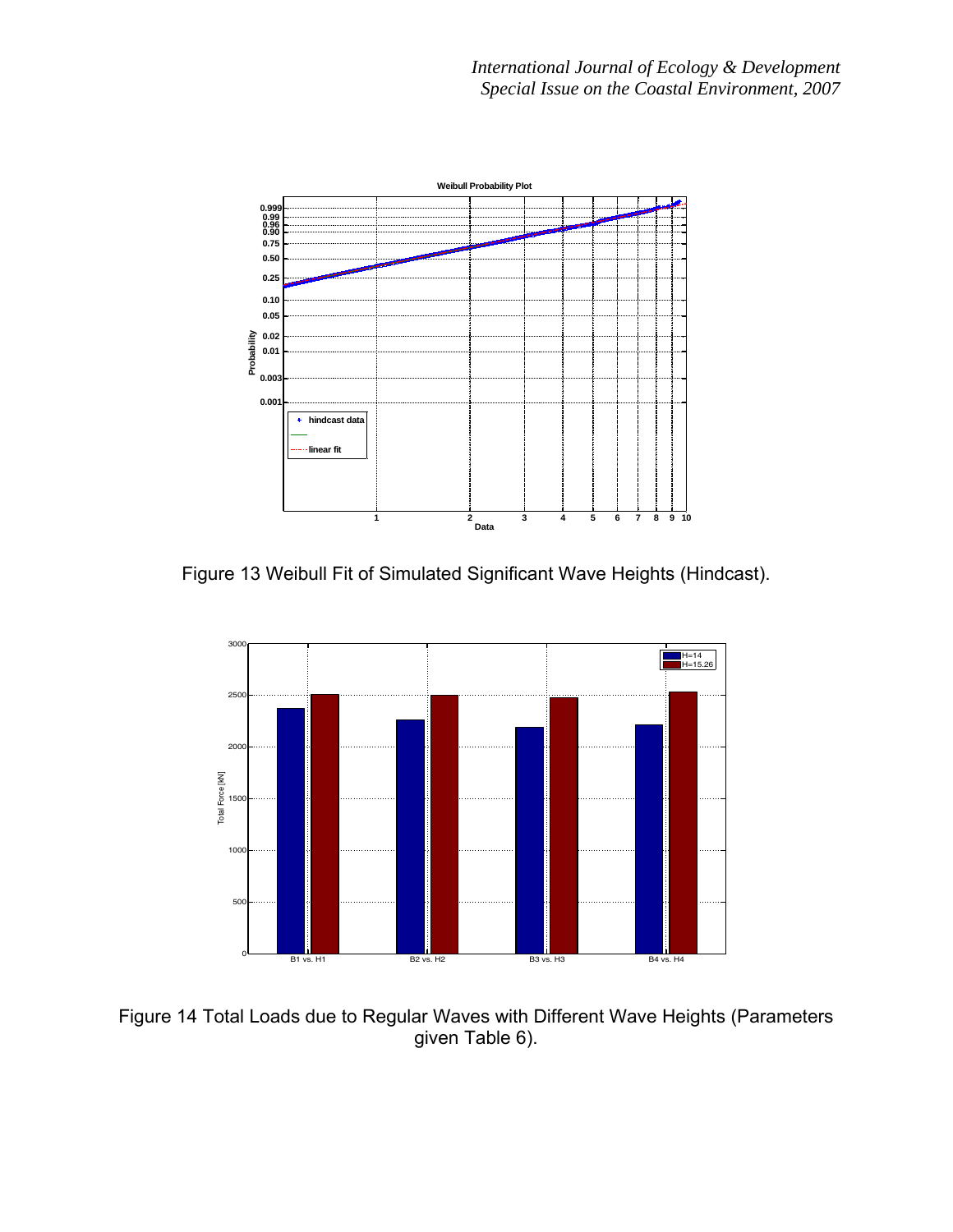

Figure 15 Simulation Model for Monopile Structure, R: Radius, t: Wall Thickness.